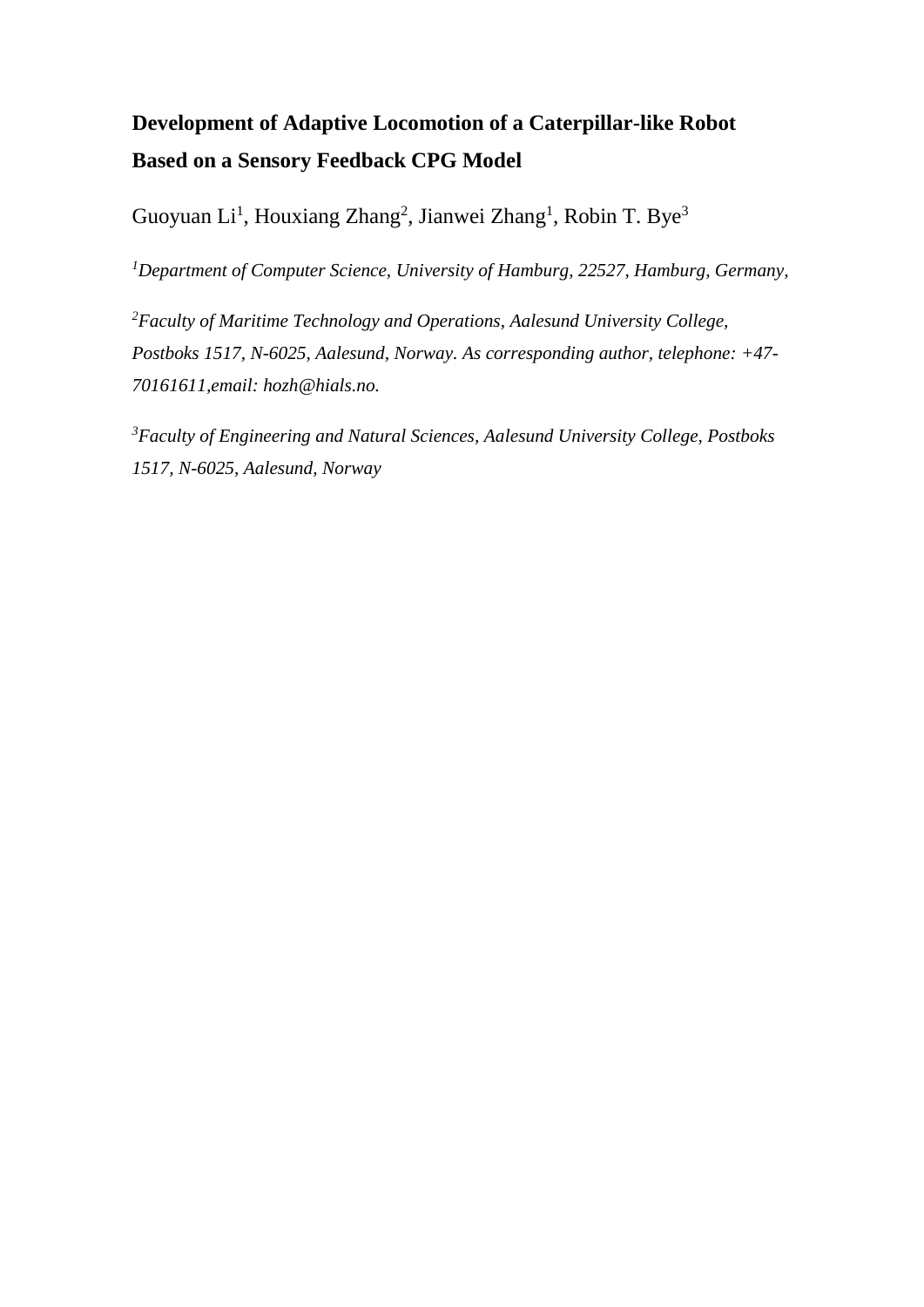## **Development of Adaptive Locomotion of a Caterpillar-like Robot Based on a Sensory Feedback CPG Model**

This paper presents a novel control mechanism for generating adaptive locomotion of a caterpillar-like robot in complex terrain. Inspired by biological findings in studies of the locomotion of the lamprey, we employ sensory feedback integration for online modulation of the control parameters of a new proposed central pattern generator (CPG). This closed-loop control scheme consists of the following stages: First, touch sensor information is processed and transformed into module states. Then, reactive strategies that determine the mapping between module states and sensory inputs are generated according to an analysis of the module states. Finally, by means of a genetic algorithm (GA), adaptive locomotion is achieved by optimising the amount and speed of sensory input that is fed back to the CPG model. Incorporating the closed-loop controller in a caterpillar-like robot, both simulation and real on-site experiments are carried out. The results confirm the effectiveness of the control system, based on which the robot flexibly adapts to, and manages to crawl across the complex terrain.

Keywords: modular robot; central pattern generator; sensory feedback; adaptive locomotion

## **1 Introduction**

Many animals exhibit highly efficient locomotion through walking, crawling, flying, and swimming. They achieve these rhythmic motions by coordination of articulation in the musculoskeletal system. Neurobiological studies of various vertebrates have shown that rhythmic movements are generated in the spinal cord by a central pattern generator (CPG). In general, a CPG consists of a group of neural networks that interact to produce coordinated rhythmic signals without necessarily requiring any sensory input [1].

In robotics, many studies have been carried out in order to understand and imitate the locomotion patterns of animals in a realistic manner, such as research involving humanoid robots [2, 3], snake-like robots [4-13], quadruped robots [14-17] and fish-like robots [18]. These robots were biologically inspired not only in mechanical design, but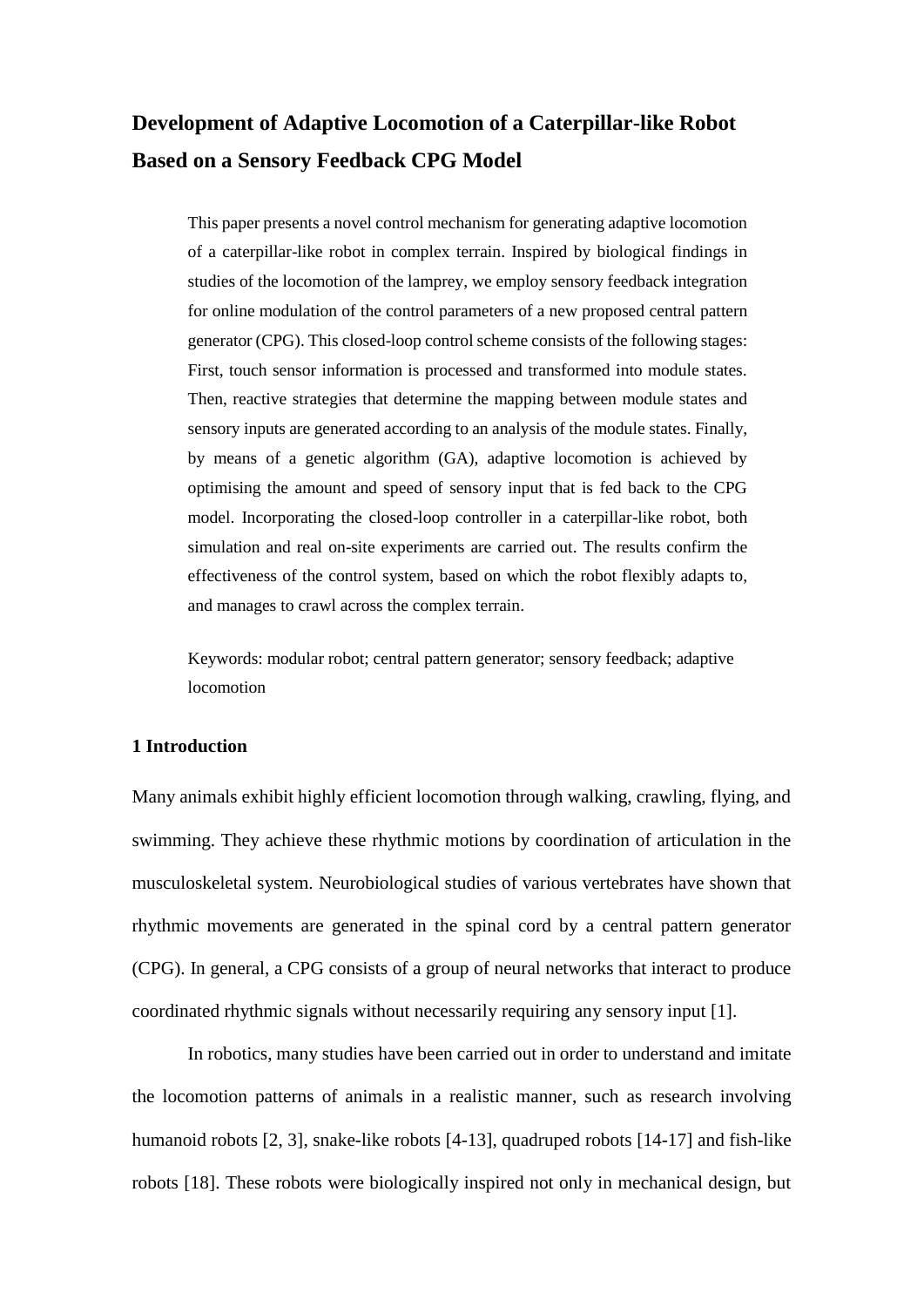also in locomotion control strategy realisation. In particular, the CPG-based control method is considered an elegant and efficient solution for online gait generation [19]. Such CPG models typically have a few control parameters for online gait modulation. Moreover, the CPG is also a kind of decentralised control method that is well suited to robots with a modular implementation. There are several famous CPG models in scientific literature, including Ekeberg's model [20], Matsuoka's model [21] and Ijspeert's model [22], all of which been investigated quite thoroughly for the past decade.

Although sensory feedback is not necessary for CPG implementation, neuroscientists have found that sensory feedback plays an important role in altering CPGs when dealing with environmental perturbations [23]. To achieve adaptive locomotion, there are several approaches for taking sensory feedback integration into account when altering the control parameters of CPG models. In [15], Kimura designed sensory feedback resulting from motions induced by reflexes to change the period of CPG model. He succeeded in realising adaptive dynamic walking of the Tekken robot on irregular terrain. Another successful example is from Ryu et al., who proposed a frequencyadaptive oscillator that can learn and adapt to changes in the frequency of sensory feedback signals [8]. The control strategy was verified by employing a snake-like robot moving with constant velocity over terrain with varying frictions. Zhu et al. proposed a CPG based controller with sensory feedback [9]. They developed feedback law on a snake-like robot and succeeded to achieve effective motion behaviour in 2D plane. Yet another example comes from Sato et al., who designed a discrepancy function to change the phase of oscillators of a snake-like robot so that the robot exhibited highly adaptive behaviour for climbing slopes [11, 12].

Caterpillars are among the most successful climbers – they can manoeuvre in complex three-dimensional environments, burrow, and hold on to substrates using a very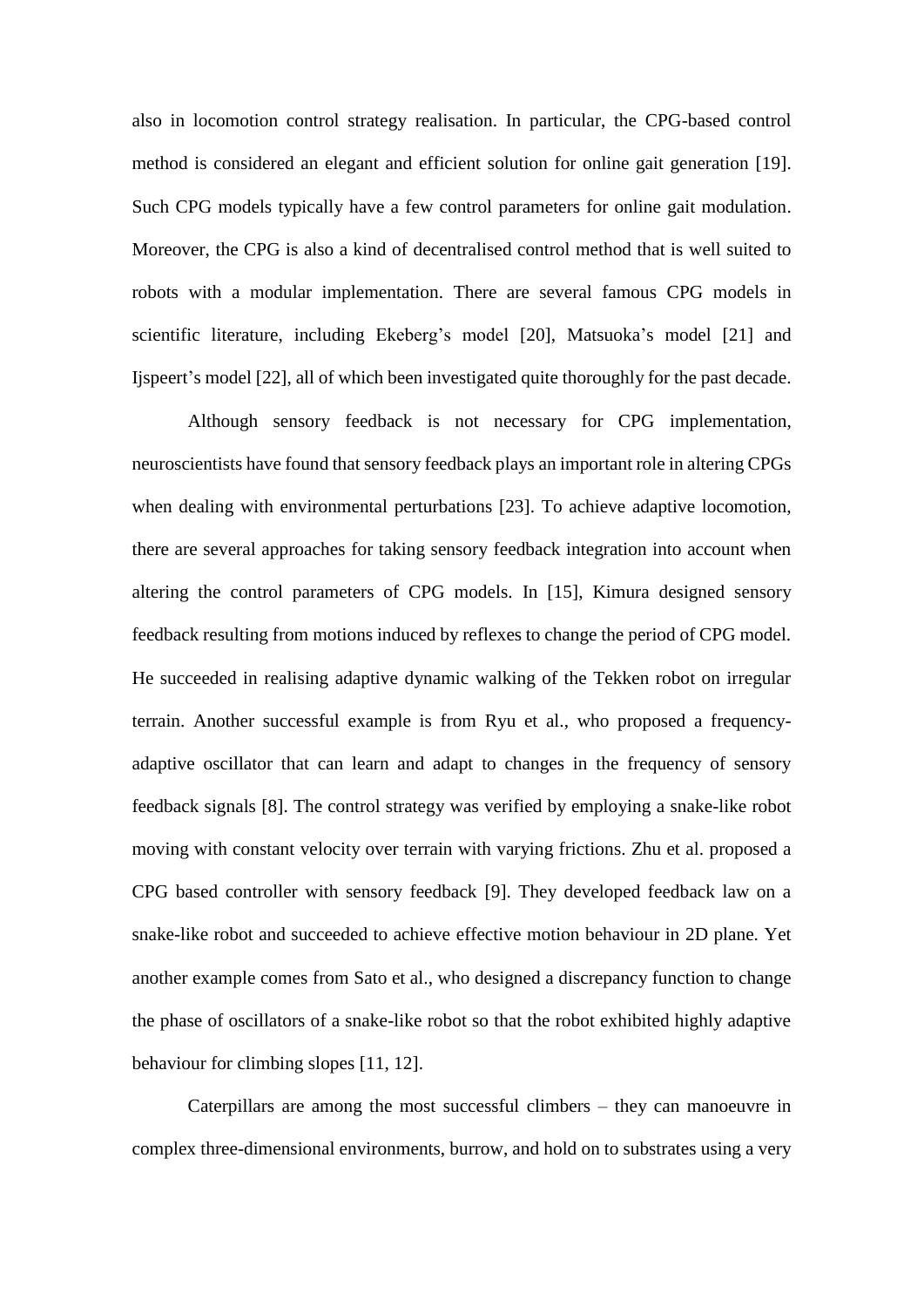effective passive grasping system [24]. Our DFG on-going project is focused not only on understanding the principles behind the locomotion of caterpillars but also on trying to imitate their adaptive and efficient locomotion behaviour [25]. In this paper, we propose a hierarchical control mechanism based on a sensory feedback CPG model to realise the adaptive locomotion of a caterpillar-like robot moving on irregular terrain. The contribution of this paper is threefold. First, the proposed CPG circuit provides a possible solution for easily integrating sensory feedback at the neural level. Second, a closed-loop control system is developed by incorporating sensory feedback from the environment. Through a genetic algorithm (GA), sensory information is analysed and transformed as sensory input into the CPG model, which helps the robot to adapt to the environment. Third, simulation and real on-site experiments are implemented to verify the effectiveness of the proposed control mechanism.

## **2 Robotic control system**

Figure 1 illustrates the control architecture of the robot. It consists of three main components: The locomotion control part, the environment part, and the reaction control part.

The locomotion control component plays a role in gait generation. A CPG model inspired by the lamprey's spinal circuit is as well-developed as the controller of the robot. The output of the model is transmitted as desired joint angles to each module of the robot. Due to the phase lag between the modules, the robot can perform peristaltic crawling behaviour like real caterpillars.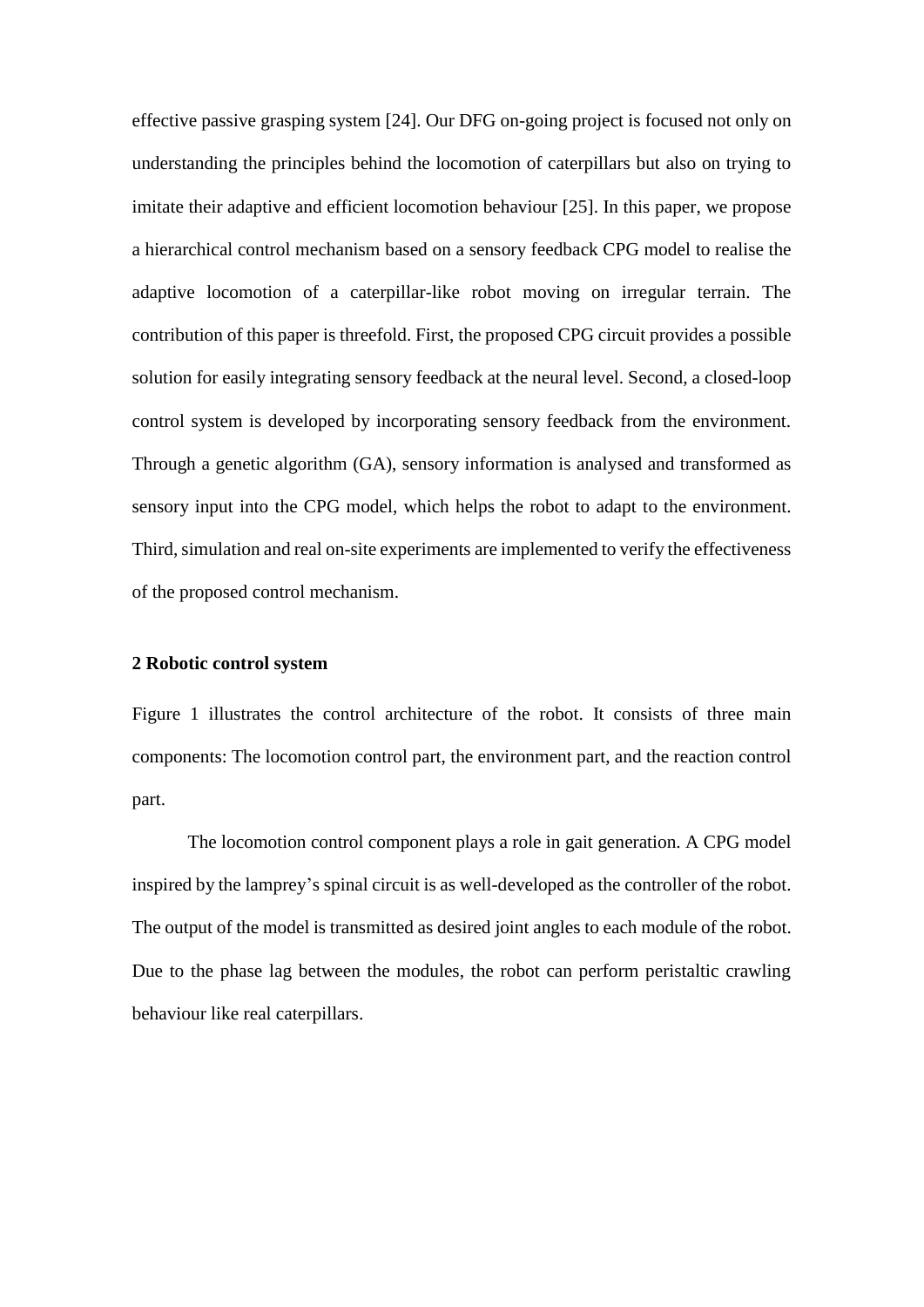

**Figure 1. Adaptive control architecture.**

In the environment component, sensory information is collected regularly from touch sensors on the robot. After interacting with the environment, the sensory information is transmitted to the reaction control component.

The reaction control component is the key part of the whole control system and can be further divided into three sub-functional parts, namely a sensor processor, a reaction maker, and a parameter modulator:

- **The sensor processor** filters the raw sensory information and converts it to a sequence, or string, of binary bits. Since the raw sensory information is sampled and accumulated over a period of time, each converted binary bit contains accumulated contact information instead of an instantaneous contact event (see details in Section 4.1). Thus the binary string represents the accumulated contact state of the robot, eliminating the impact of frequent change of instantaneous contact information.
- **The reaction maker** determines module reflex behaviour. For each module of the caterpillar-like robot, the reaction maker maps the contact states into a reaction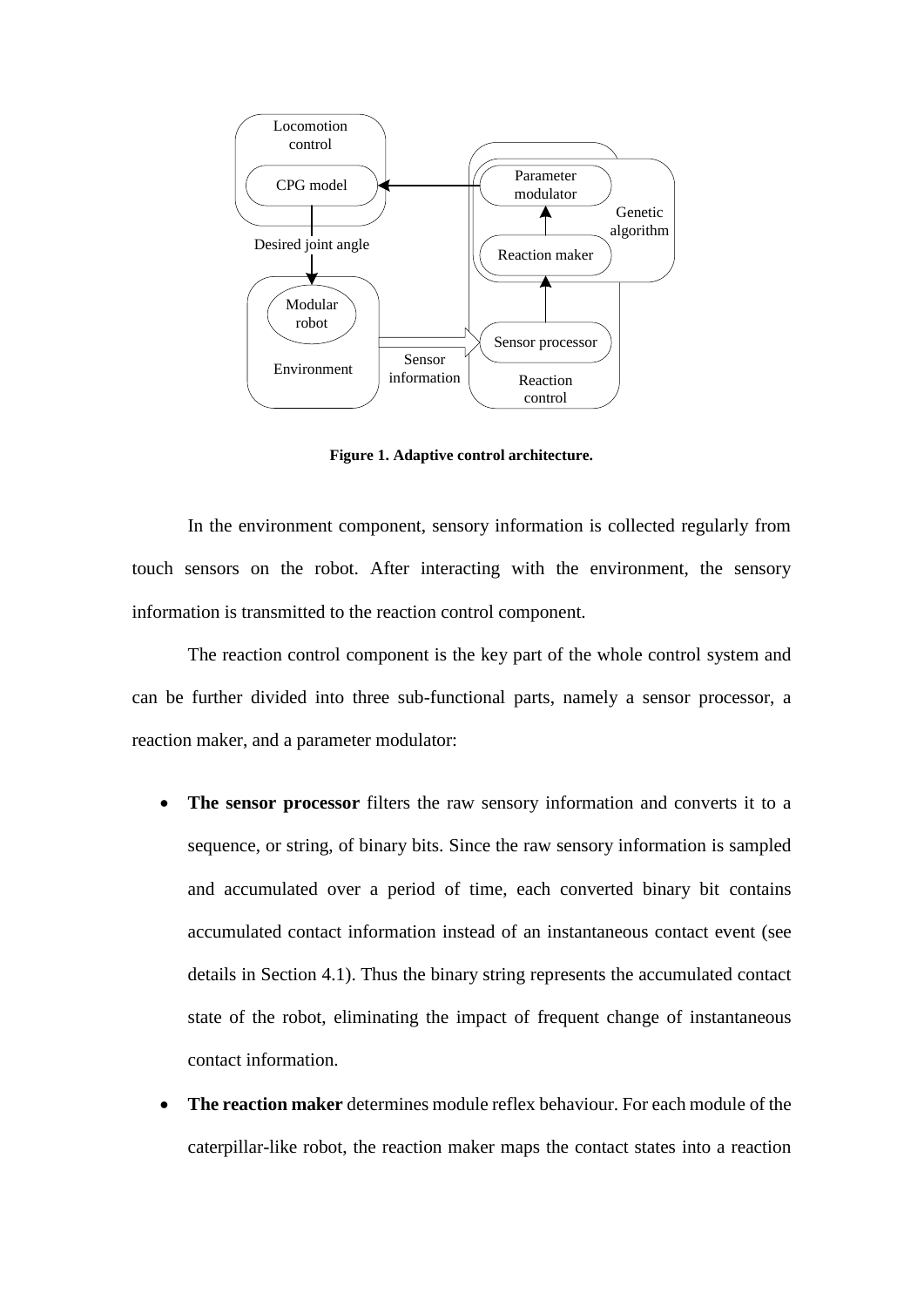rule that determines whether to generate a sensory input to the module in a given time step.

 **The parameter modulator** is responsible for generating sensory input for the CPG model according to the reaction rules, so as to adaptively shape the locomotion gait to be compliant with the environment.

Although the control architecture described above may seem sufficient for our closed-loop control system, there are still several key issues that must be solved. First, the mapping mechanism between the contact states and reaction rules need to be considered. Second, one must determine what amount of sensory input should be generated in such a manner as to successfully achieve adaptive movement. Together, these two aspects require that a large number of parameters be simultaneously and appropriately chosen. Since this task is not easily solved with analytical methods, a GA is selected as the tool to find an optimal solution that yields satisfactory adaptive behaviour. Once the set of related parameters has evolved, the reaction maker and the parameter modulator can operate properly. As a result, the robot is endowed with the capability of traversing over complex terrain.

#### **3 Locomotion control**

Although the underlying biological details of complex neural CPG circuits in many animals are not yet fully understood, the simpler neural circuitry in the spinal cord of lampreys has been thoroughly studied [26]. In this section, a CPG circuit inspired by the neural circuit diagram of lampreys is designed as the locomotion control model of the robot. The resulting model not only features the ability to modulate CPG parameters such as amplitude, period, phase difference and offset, but also provides a solution inspired by biological findings in the lamprey for realising the sensory feedback at the neural circuit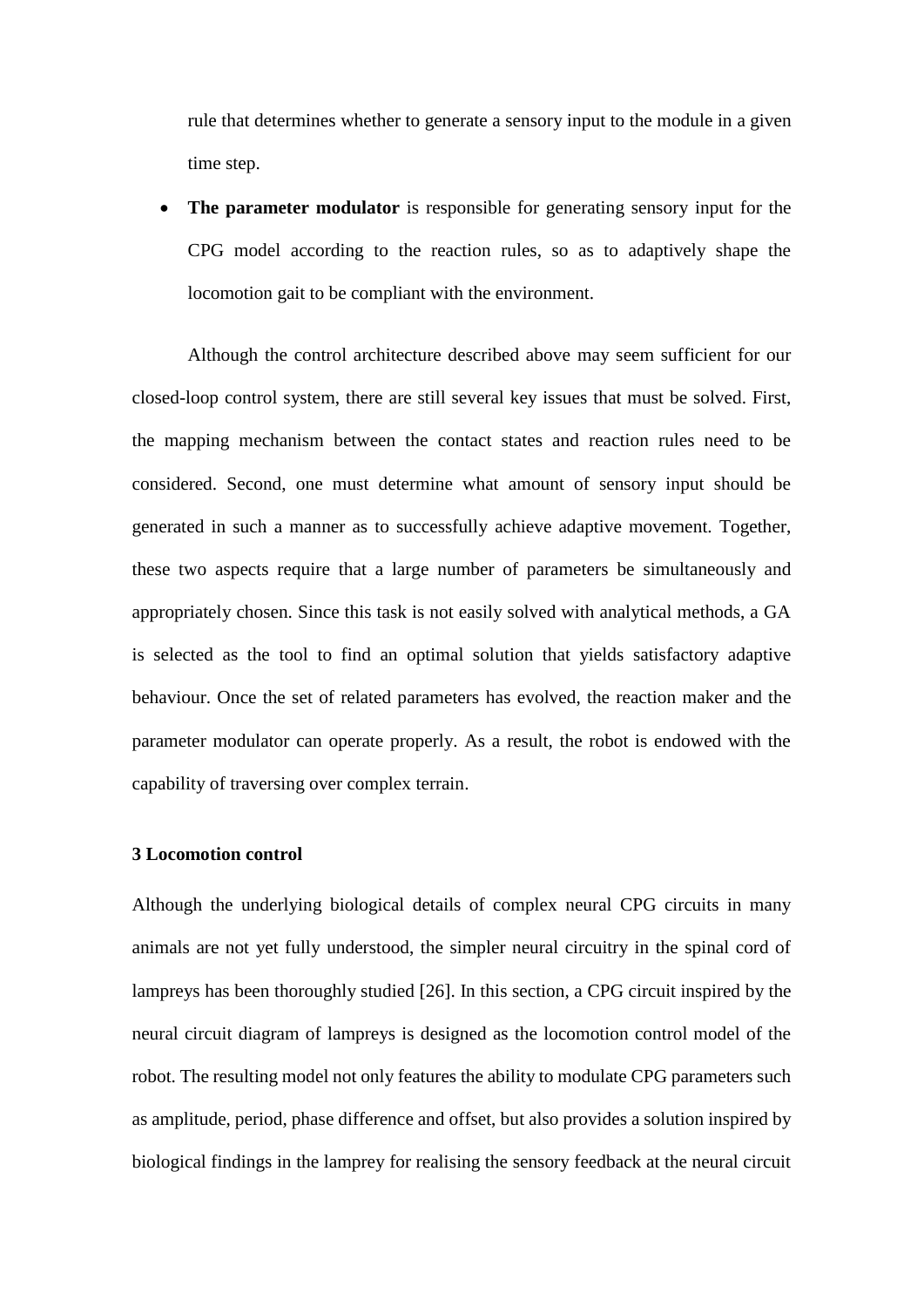level. The locomotion control model consists of a neural model and a chained inhibitory circuit that are discussed in the following sections, respectively. Here, we will only give a brief introduction to the new proposed CPG model in order to aid the explanation of the overall control mechanism. The details of this new CPG are presented in [27].

## *3.1 Neural model*

As shown in Figure 2, the neural model consists of two parts: a motor control centre and a chain of oscillators connected to the motor control centre. The motor control centre is the brainstem of the biological controller. It descends motor commands through command neurons to modulate the behaviour of a command oscillator, which in turn is responsible for generating rhythmic signals that are passed to the chain of oscillators.

The circuit on the two sides of an oscillator are mirror images to one another. Rhythmic activity is generated by interaction among four types of interneurons, namely crossed interneurons (CIN), lateral interneurons (LIN), excitatory interneurons (EIN), and motoneurons (MN). The CIN projects an excitatory synapse onto the EIN and projects inhibitory synapses onto the LIN, CIN, and MN, all on the contralateral side; the EIN projects excitatory synapses onto the other three types of interneurons on the ipsilateral side of the circuit; the LIN projects an inhibitory synapse onto the ipsilateral CIN; and finally, the output of the oscillator is determined from a comparison of the two MNs on each side of the circuit. A major difference compared to the original neural diagram of the lamprey is that the synapses emitted from CINs to EINs are excitatory instead of inhibitory.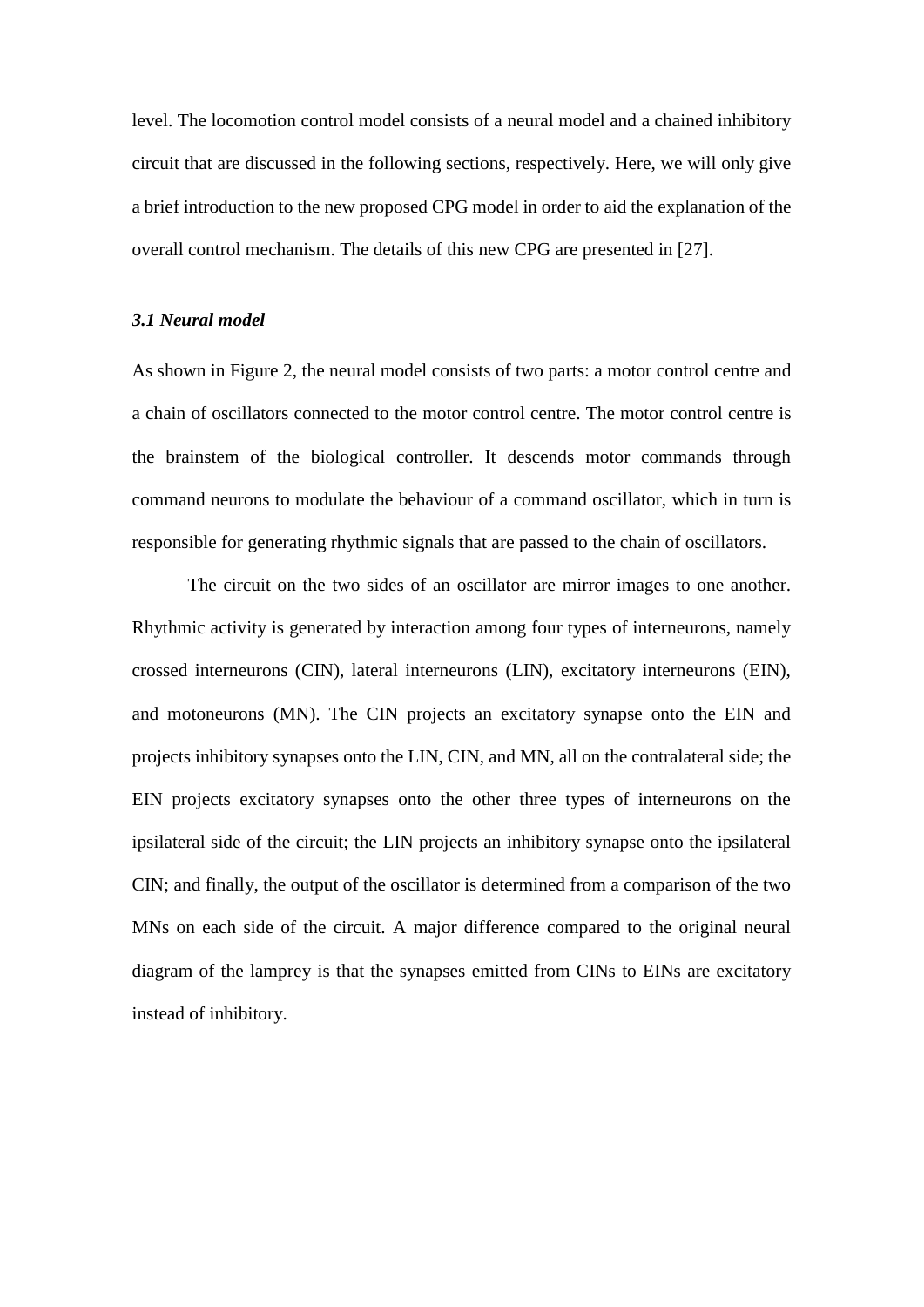

**Figure 2. The neural model consists of a motor control centre with a command oscillator connected to a chain of oscillators. The motor control centre is responsible for neuromodulation, while the command oscillator is responsible for rhythmic activity generation.**

In addition to the internal coupling, an oscillator can also project synapses onto other oscillators through the EINs, and receive synaptic interaction from other oscillators through LINs. The resulting dynamic system of each side of the *i*th oscillator can thus be described by the following equations:

$$
\tau x'_{(CIN)i} = -x_{(CIN)i} + \sum \omega_s s_{(CIN)i}
$$
 (1)

$$
\tau x'_{(CN)i} = -x_{(CN)i} + \sum \omega_s s_{(CN)i}
$$
\n
$$
\tau x'_{(LIN)i} = -x_{(LIN)i} + \sum \omega_s s_{(LIN)i} + \sum \omega_c c_{(LIN)j}
$$
\n(2)

$$
\tau x'_{(MN)i} = -x_{(MN)i} + \sum \omega_s s_{(MN)i} + \beta A \tag{3}
$$

$$
x_{(EIN)i} = \frac{A}{1 + e^{x_i \overline{CIN}i}} - \frac{1}{2}A
$$
 (4)

$$
output_i = \max(x_{\{MN\}i}, 0) - \max(x_{\overline{(MN)}i}, 0) \tag{5}
$$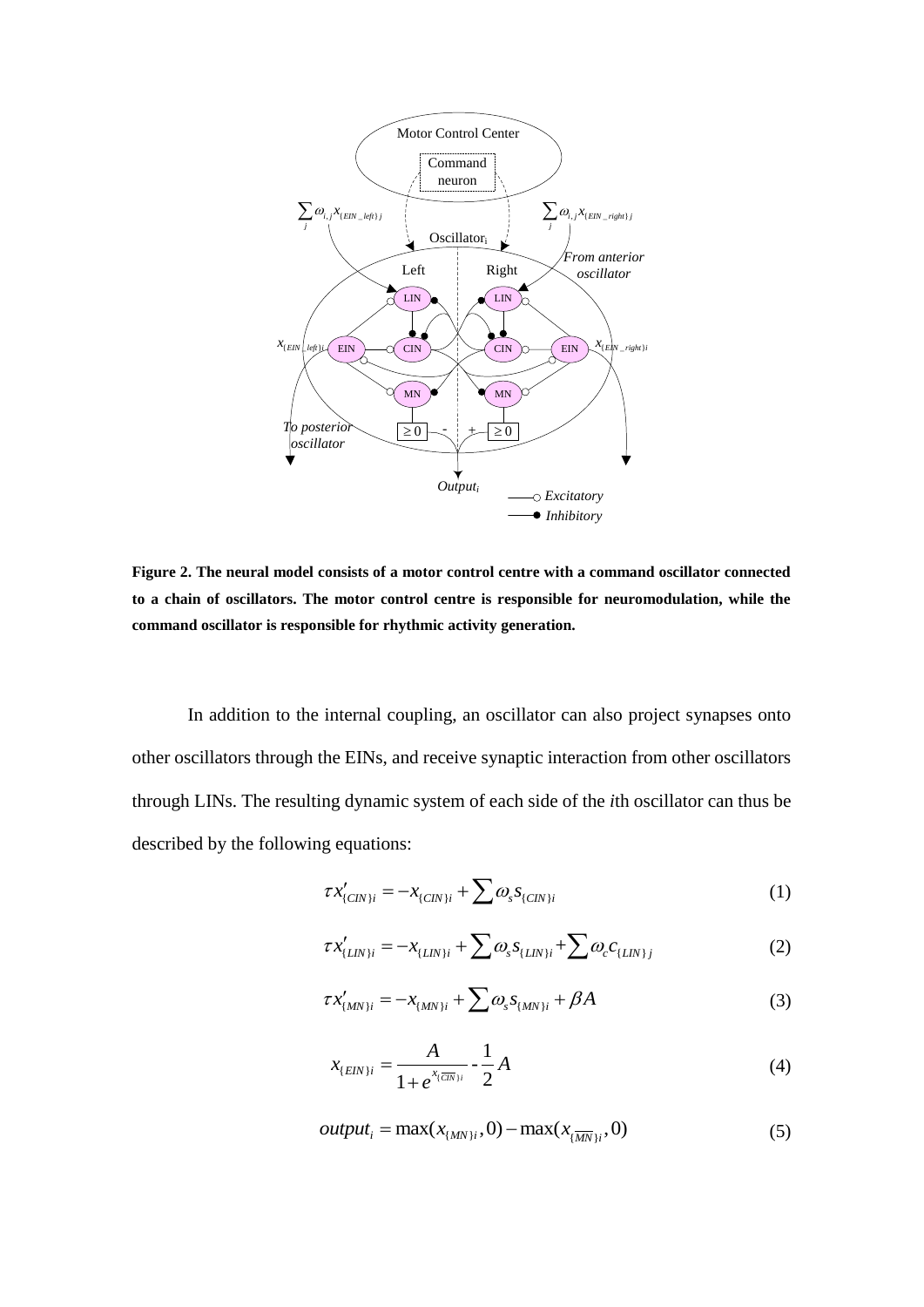where  $x_i$  is the state of each interneuron, the subscript in curly brackets indicates the type of interneuron, and its overline indicates the state of interneurons at the contralateral side of the oscillator; *s<sup>i</sup>* represents synapses with a synaptic weight *ω<sup>s</sup>* received from other interneurons in the same oscillator;  $c_i$  represents synapses with a synaptic weight  $\omega_c$ received from other oscillators; *τ*, *A* and *β* are tunable parameters that determine the oscillator's period, amplitude and offset, respectively; and *output<sup>i</sup>* is the oscillator's output. The sign of the synaptic weight  $\omega_s$  or  $\omega_c$  determines the characteristic of the corresponding synapse. A positive value represents an excitatory synapse, whereas a negative value represents an inhibitory synapse.

To ensure smoothness of the output, all of the synaptic weight parameters in an oscillator have an absolute value of 1.0, except for the synapses from EINs to MNs, whose weight parameter's absolute value is 0.1. Moreover, the initial state of the interneurons at the start of an oscillation is important, as it was found that only a small initial value of interneurons and a slight initial asymmetry between the two CINs on both sides can give rise to self-sustained oscillation.

## *3.2 Chained inhibitory circuit*

The chained inhibitory circuit is designed for linear gait generation. Figure 3 shows the chained topology of a set of connected oscillators. In each oscillator, 'L' and 'R' represent the interneurons on the left and right side, respectively. In order to maintain a fixed phase difference, each oscillator is required to project unidirectional inhibitory synapses onto its adjacent oscillator. The synaptic weights between these oscillators are all set to *-1*.

The command oscillator that belongs to the motor control centre projects inhibitory synapses onto the chained topology. As shown in Figure 3, the command oscillator is self-connected by using two additional synapses, one excitatory and one inhibitory. The parameters  $\alpha$  and  $\gamma$  related to the two additional synaptic weights are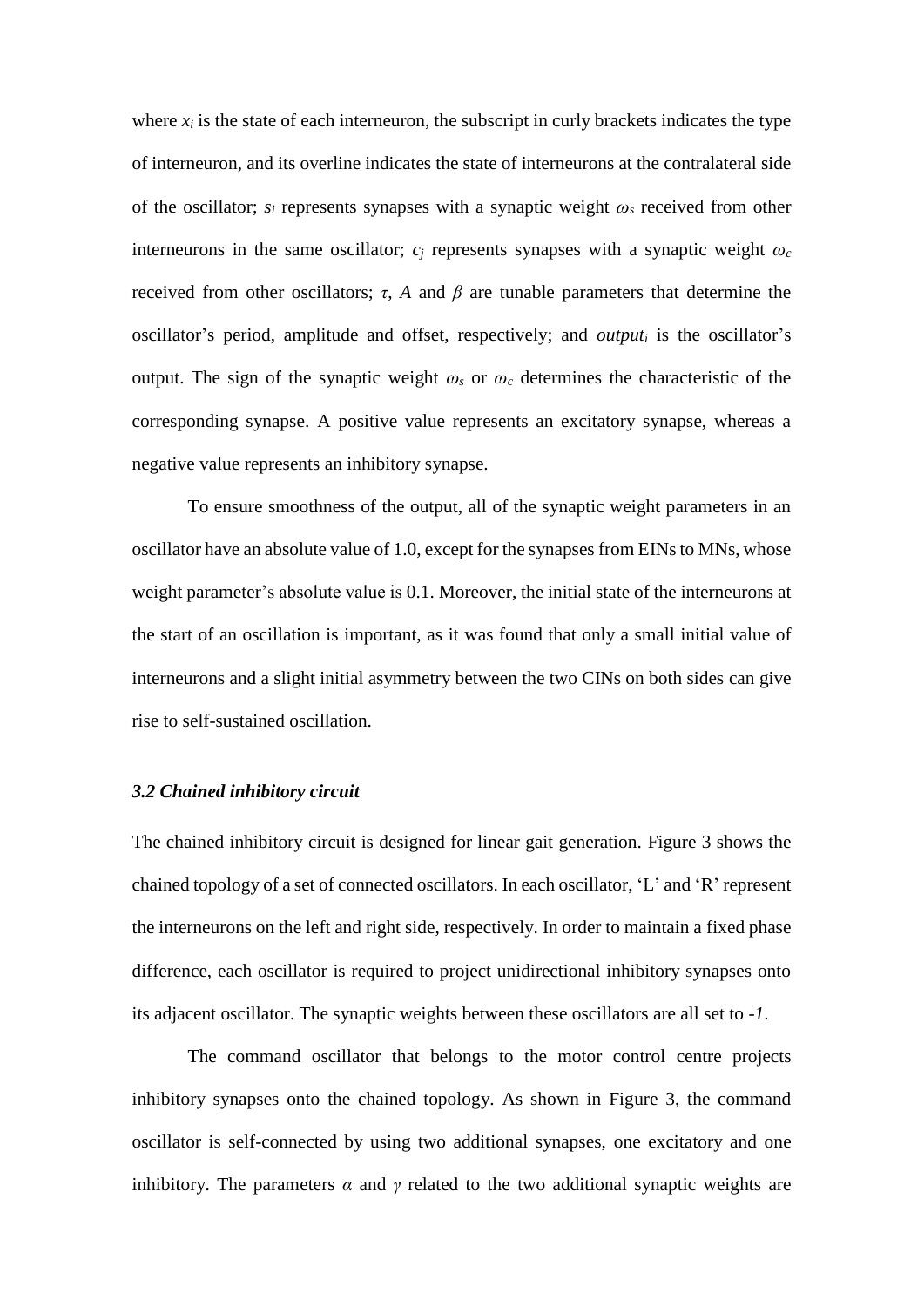tunable parameters for phase difference modulation and lie in the range [*0*, *1*]. The parameter *γ* is usually regarded as a constant ( $\gamma = 0.2$  in this paper) so as to simplify the control of the phase difference. This means that only the parameter  $\alpha$  has an effect on phase difference modulation. Figure 4 illustrates the phase difference modulation with respect to parameter *α*. It is noted that the phase difference decreases with the growth of *α*. The available phase difference lies in the range [*45*°, *145*°].



**Figure 3. The chained topology of oscillators. Two additional synapses in the command oscillator determine the phase difference between these oscillators. Parameters**  $\alpha$  **and**  $\gamma$  **within the range [0, 1] are used for phase difference modulation.**



**Figure 4. Phase difference modulation with respect to parameter α. The phase difference can be modulated in the range from 45° to 145°.**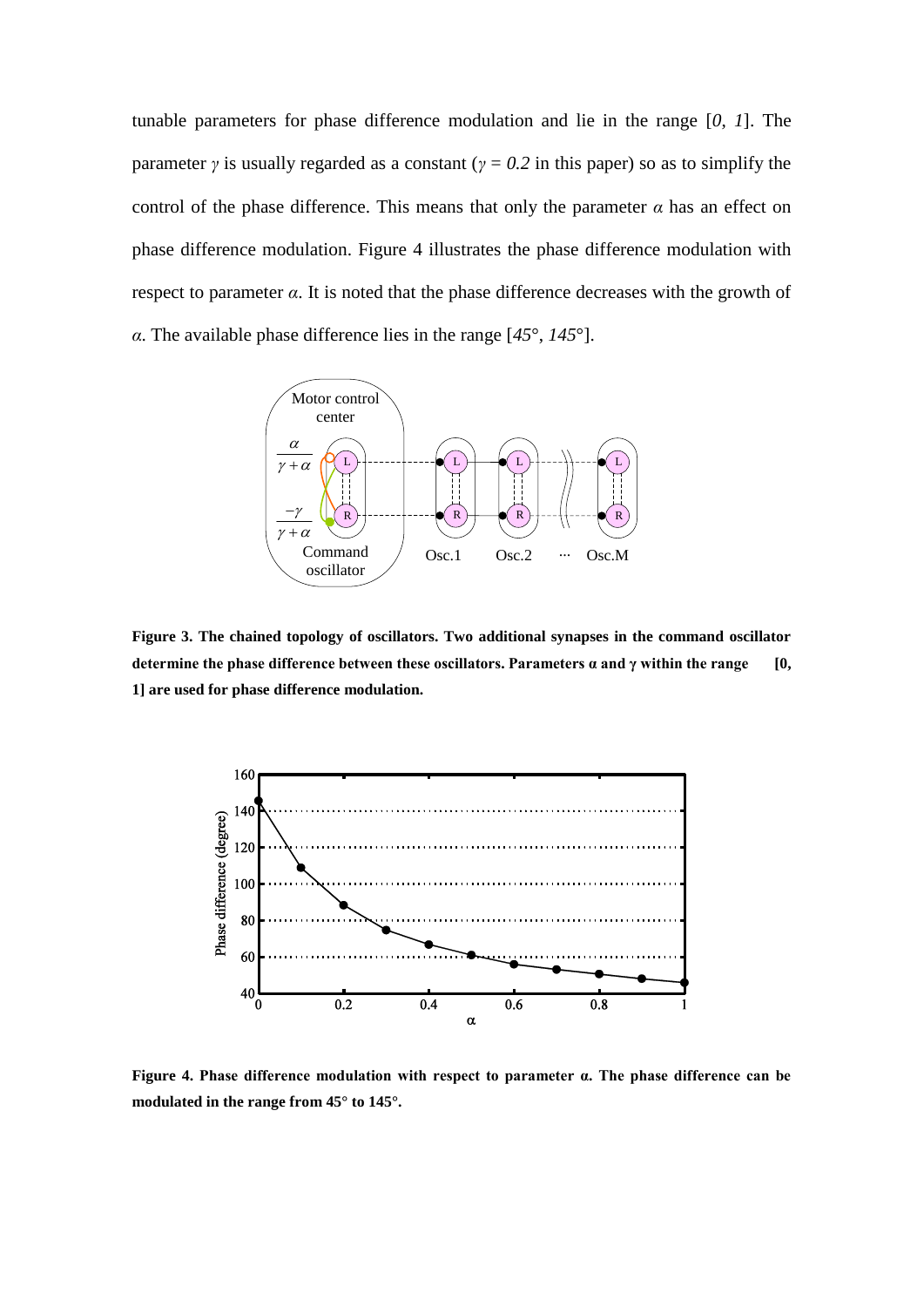## **4 Reaction control**

The reaction control component is an essential part of the control system and enables the robot to move adaptively when confronted with irregular terrain. As mentioned before, there are three sub-functional stages in the reaction control component, namely a sensor processor, a reaction maker, and a parameter modulator. In addition, there is a fourth mechanism related to motion optimisation, in which a GA is used for adaptively tuning sensory input parameters. These four stages are presented in the corresponding sections below.

## *4.1 Sensor processor*

The sensor processor handles the raw touch sensor data and identifies the contact state for each module at regular intervals of time. Importantly, "module state" indicates accumulated contact information rather than instantaneous contact state. There are only two possible module states, namely "periodic touch" and "hanging in the air", both of which imply an accumulated contact state over one period of time. Figure 5 shows an example of how a module state is determined using only touch information.

Assume a robot performs a linear gait during the locomotion. Each module of the robot therefore moves up and down, tapping the terrain periodically. Figure  $5(a)$  shows the raw touch sensor data of two consecutive modules  $i$  and  $i+1$  when the robot is climbing a slope, with spikes in the force measured by the touch sensors, indicating contact. The top of Figure 5(b) shows the instantaneous module states that result from applying a threshold function to Figure 5(a), whereas the bottom of Figure 5(b) shows the module states based on accumulated contact information. In this example, modules *i* and *i+1* have periodic touch for the first *2.4s* and *1.9s*, respectively, before they begin hanging in the air.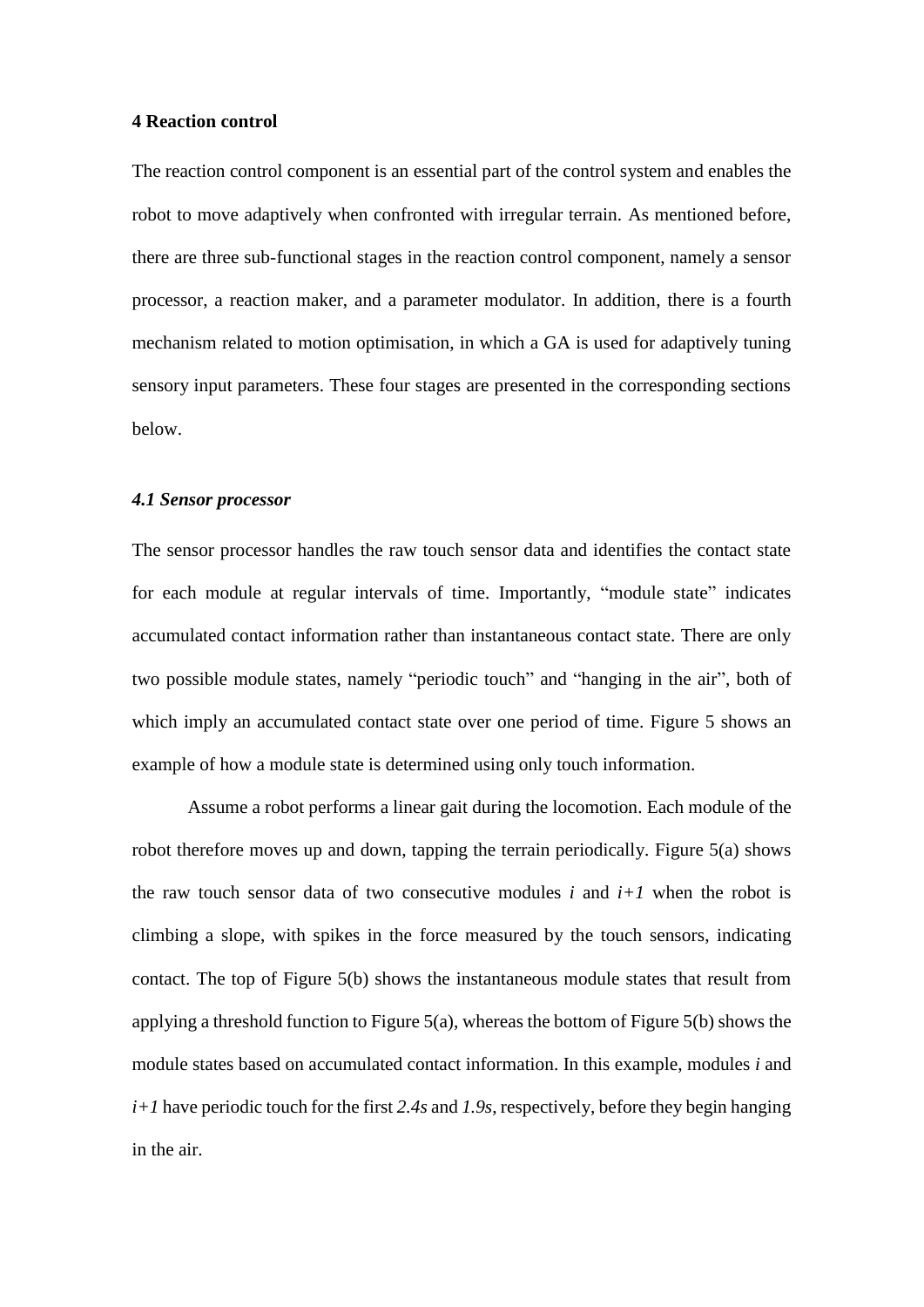

**Figure 5. Sensor data processing. (a) Raw data of touch sensors are gathered when the robot is climbing a slope. (b) Module states are produced by filtering the raw data and accumulating the touch state over a period of time.**

To identify the change of module states automatically, a filter is used to classify the raw data as binary values, representing either a touched or an untouched state, respectively, as seen at the top of Figure 5(b). This filter can be described as follows:

$$
t_{(i,n)} = G(R_{(i,n)})\tag{6}
$$

where *t* denotes the instantaneous touch state of the *i*th module at time step *n*; *R* is the raw data of the *i*th module's touch sensor; and *G* is a threshold function.

However, because the instantaneous touch states generally change frequently, using this information for CPG modulation may lead to unstable, jerky behaviour. Instead, accumulating instantaneous values of the touch states over more than one period of locomotion as shown in (7) yields an acceptable solution for module state identification: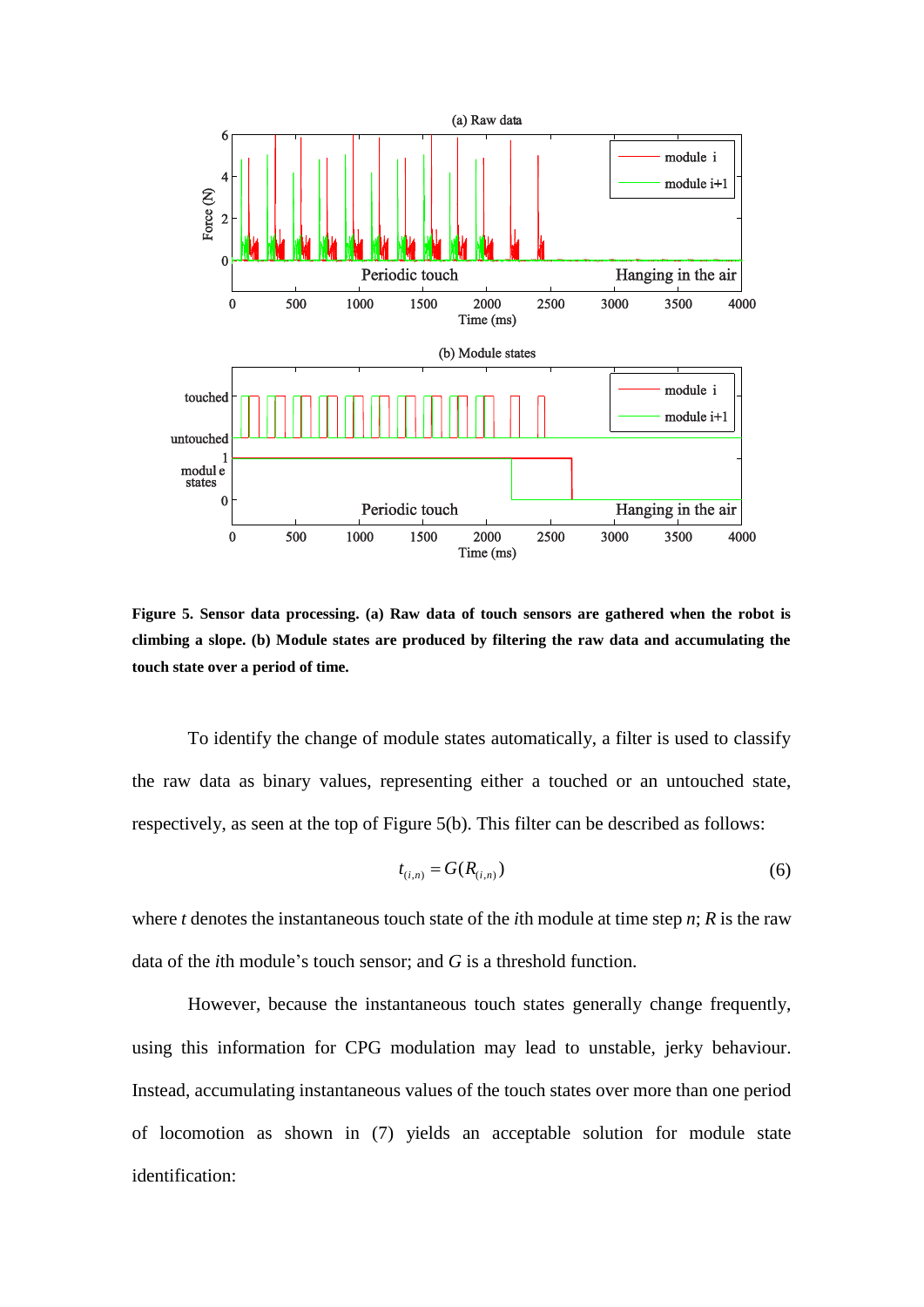$$
s_{(i,n)} = \begin{cases} 1 & \text{if } \sum_{n'=n-kN}^{n} t_{(i,n)} > 0 & (k \ge 1) \\ 0 & \text{otherwise} \end{cases}
$$
(7)

where  $s_{(i,n)}$  is the state of the *i*th module at the time step *n*; *N* denotes the number of time steps in one period of locomotion; and *k* is the number of historic touch states to consider. The module state value of "1" means that the module is touching the surface, whereas a "0" means that the module is in the air. Using the history of touch states to determine the module states causes a lag of approximately *(k-1)N* samples between the raw touch sensor data and the processed binary module states. In the example in Figure 5, a history of *k*=*1.5* is used, which means that since there are about *200ms* between each detected touch (sample), the delay in detecting a state change is about *100ms* (see bottom of Figure 5(b)).

## *4.2 Reaction maker*

The reaction maker is used to produce reasonable reactive behaviour of the robot. It takes the module states into account and generates proper external stimuli *λ* that will be fed back to the CPG model (see details in Section 4.3), so as to shape the CPG output and adapt the robot to the environment. Suppose the robot's status can be described as a sequence of the module states, where each module state is represented as a binary function, as seen in (8):

$$
r_n =
$$
\n(8)

According to analyse the binary string of *rn*, there are three cases that the reaction maker should identify:

• *Case 1*: The first case concerns a border reaction, where the head or the tail of the caterpillar-like robot is not touching the substrate. Suppose the caterpillar-like robot is in a state where the tail modules are all in touch with the substrate and the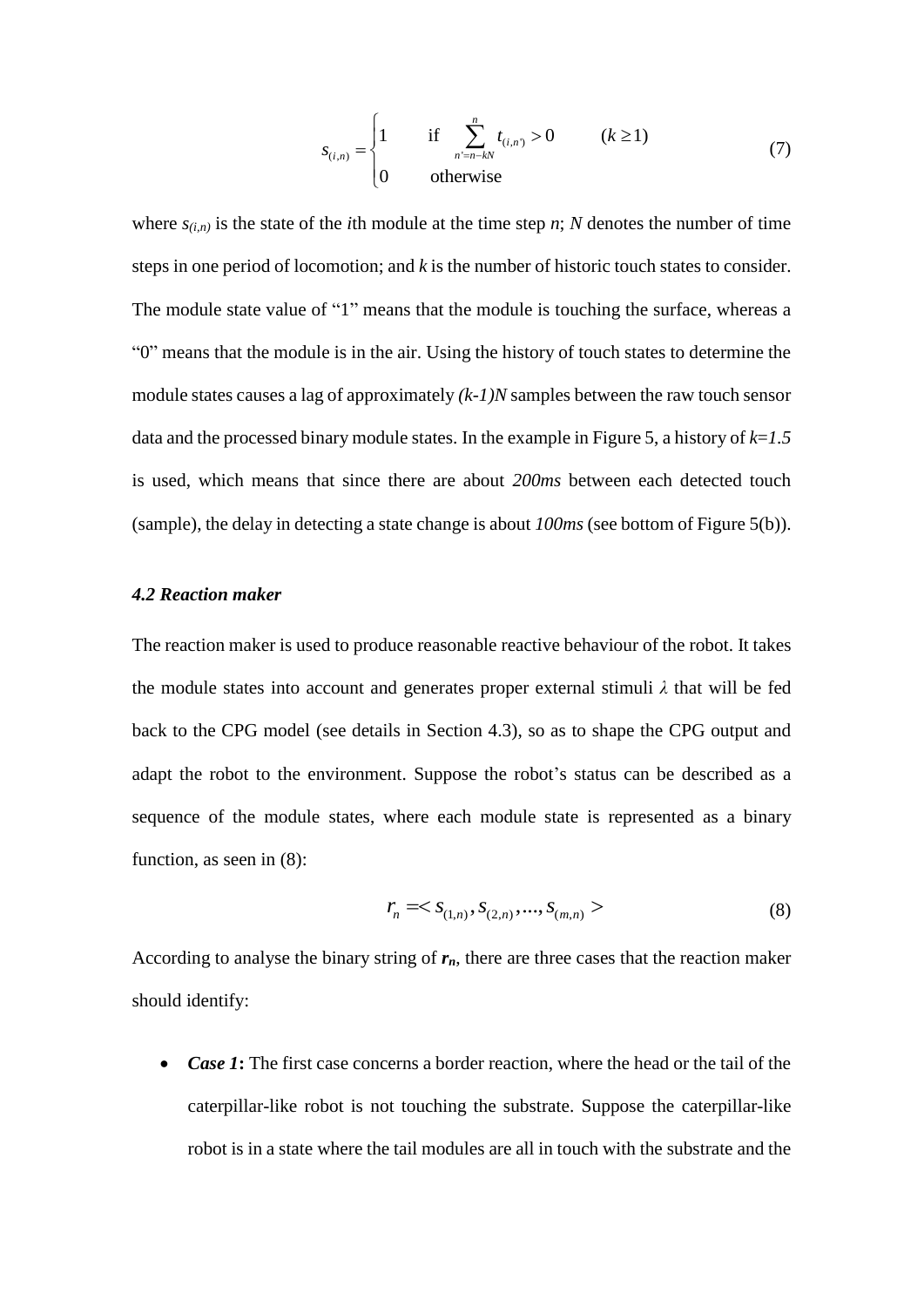head modules are not, or vice versa. This implies that  $r_n$  has a form like  $\leq 0, 0...0$ , **1**...> or <...**1**, **0**, 0...0>. The reaction maker is then responsible for finding the joint from the border side where two adjacent module states are 0 and 1 (indicated with boldface). Then a certain amount of stimulus, represented as  $\lambda_1$  and  $\lambda_2$  for head and tail side respectively, is integrated into the corresponding oscillator of the joint, so that the border body of the robot is able to make contact on the substrate.

- *Case 2***:** The second case concerns a "camelback" pose of the caterpillar-like robot. Suppose the caterpillar-like robot is in a condition where two internal modules are touching the substrate, whereas a number of modules in the middle are not. This implies that  $r_n$  has a form like <...1, 0, **0...0**, 0, 1... >. In this case, a certain amount of stimulus, represented as  $\lambda_3$ , is added to the corresponding oscillators of the joints whose adjacent module states are both 0 (indicated with boldface). This, in turn, causes the middle modules of the robot to adapt to the terrain.
- *Case 3*: The final case concerns the recovery of the body shape during locomotion. To prevent the body shape of the caterpillar-like robot from excessively adapting to the terrain, any afferent stimuli to oscillators should be removed once the corresponding joint of the robot has adapted to the terrain. This mechanism can help the robot to resume from a modified gait to the normal one. In this case, the reaction maker tries to identify continuous ones in the binary string *rn*, such as the form <...0, 1, **1...1**, 1, 0...>. The integrated stimuli on these joints whose adjacent module states are both 1 (indicated in boldface) are removed, so that the affected joint oscillation could gradually recover to original state.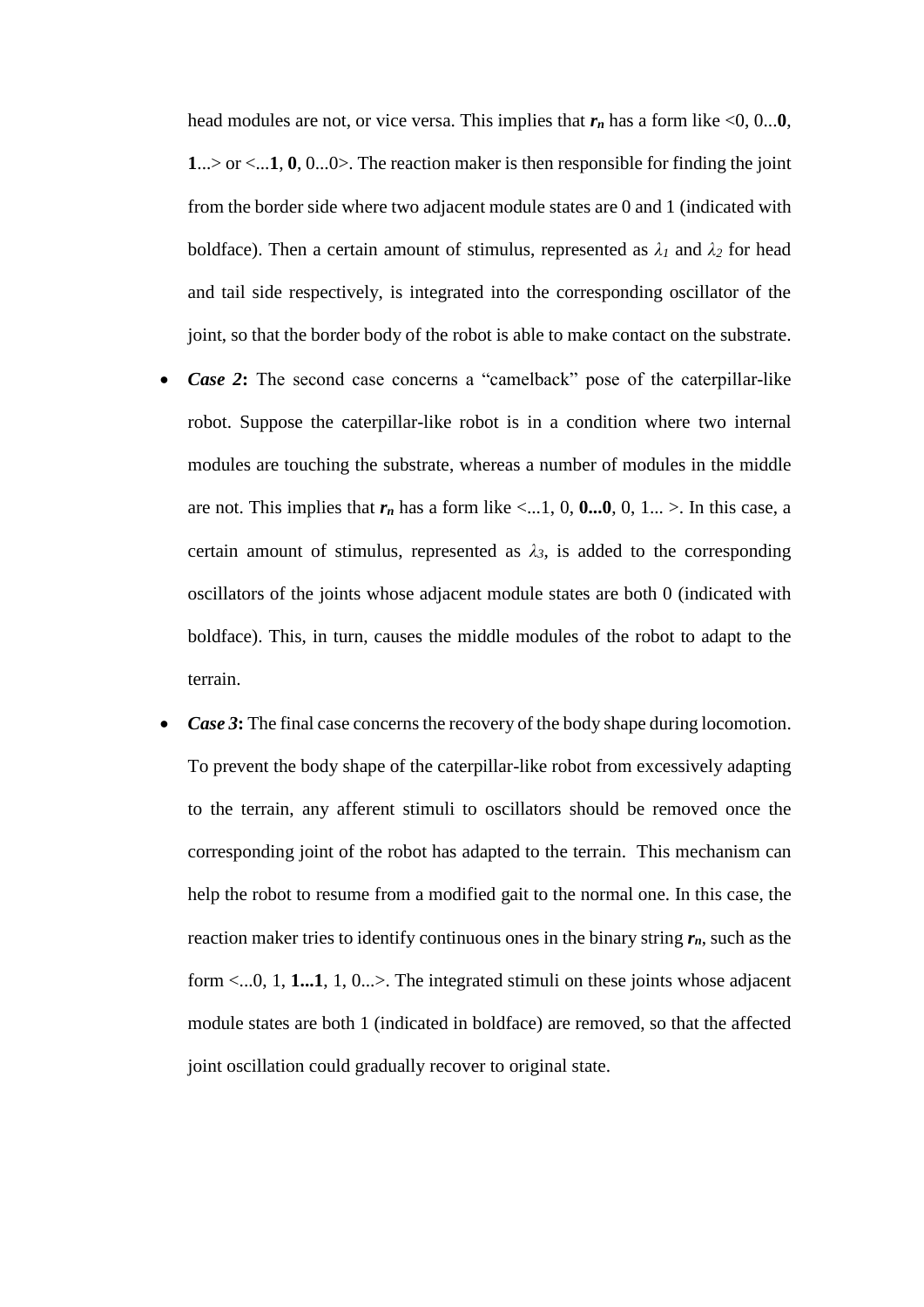## *4.3 Parameter modulator*

To deal with sensory information, sensory neurons are integrated into the model, as shown in Figure 6. For simplicity, the ellipses labelled "interneurons" represent the CIN, LIN and EIN on each side of the oscillator. The sensory neurons on each side of the oscillator set excitatory and inhibitory synapses to motoneurons. Due to the mirrored functionality of these sensory neurons, the two sensory neurons can be considered together. When an external stimulus  $\lambda$  is transmitted to a sensory neuron, the sensory neuron will in turn have an inhibitory effect on the motoneuron on the same side and an excitatory effect on the motoneuron on the opposite side. As a result, the external stimulus will add a contribution to the output of the oscillator. We can thus rewrite (3) as follows:

$$
\tau x'_{(MN)i} = -x_{(MN)i} + \sum \omega_s s_{(MN)i} + \beta A \pm x_{(SN)i}
$$
(9)

where  $x_{\ell SN\ell}$  represents the output of the sensory neuron and the positive or negative sign of the last term indicates an excitatory or inhibitory effect on the motoneuron, respectively.

The dynamic change of the sensory neuron is a piecewise function. It depends on what case its corresponding joint belongs to. For example, as described in the previous section, when a joint satisfies case 1 or 2, a certain amount of stimulus  $\lambda_p$  is accumulated in its sensory neuron, as shown in (10).

$$
\delta_m x'_{\{SN\}i} = -x_{\{SN\}i} + A \cdot \sum_{n_0}^{n} \lambda_p \qquad p \in \{1, 2, 3\}
$$
 (10)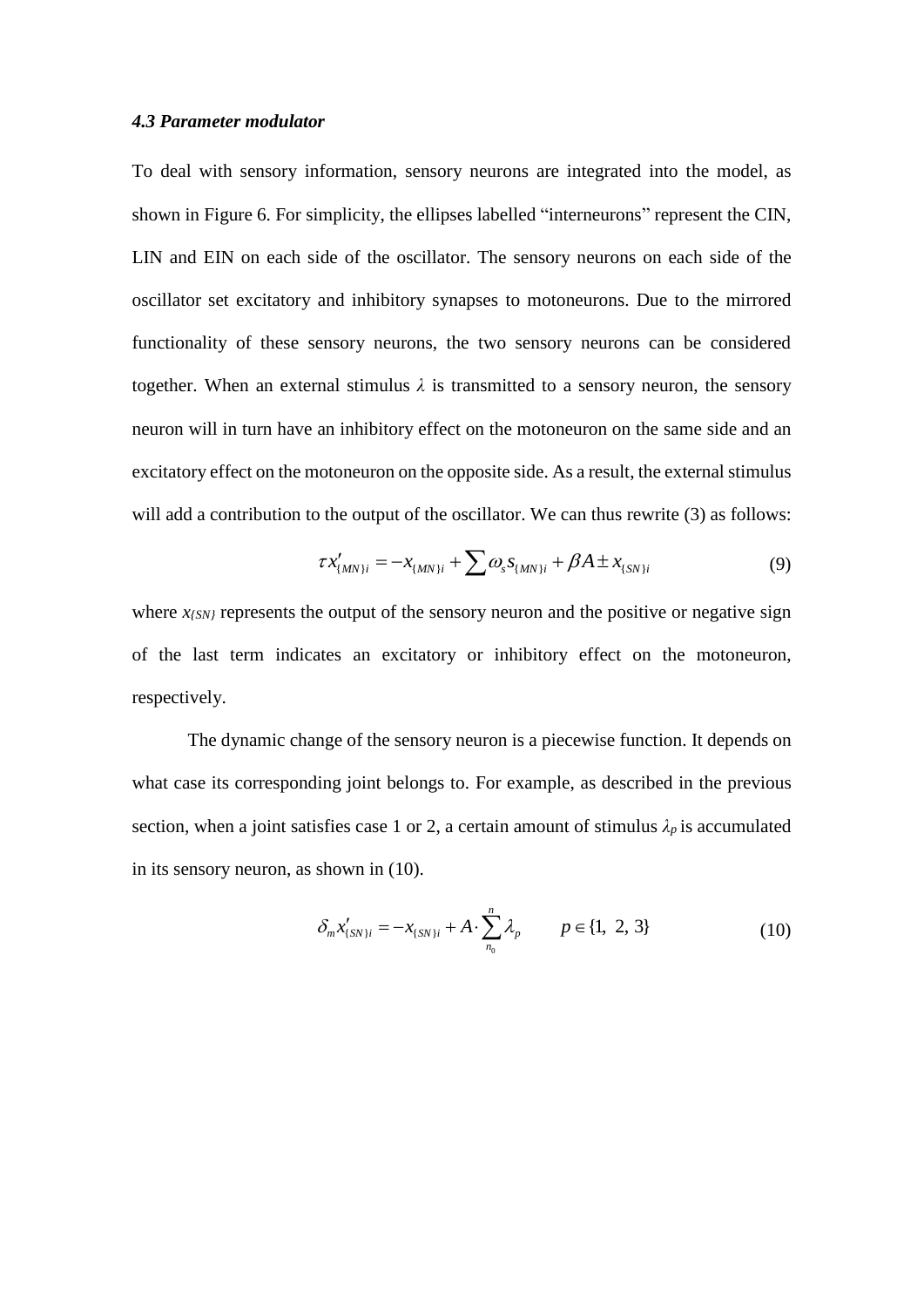

**Figure 6. Sensory neuron integration. The oscillator with its interneurons lumped together is the same to the one in Figure 2. Two additional sensory neurons are employed on each side of the oscillator for sensory feedback.**



**Figure 7. Effect of the sensory integration on the CPG output. (a) Normal CPG output. (b) The sensory input generated in oscillator 3 varies with the amount of afferent stimuli. (c) The variation of the CPG output after sensory integration over time.**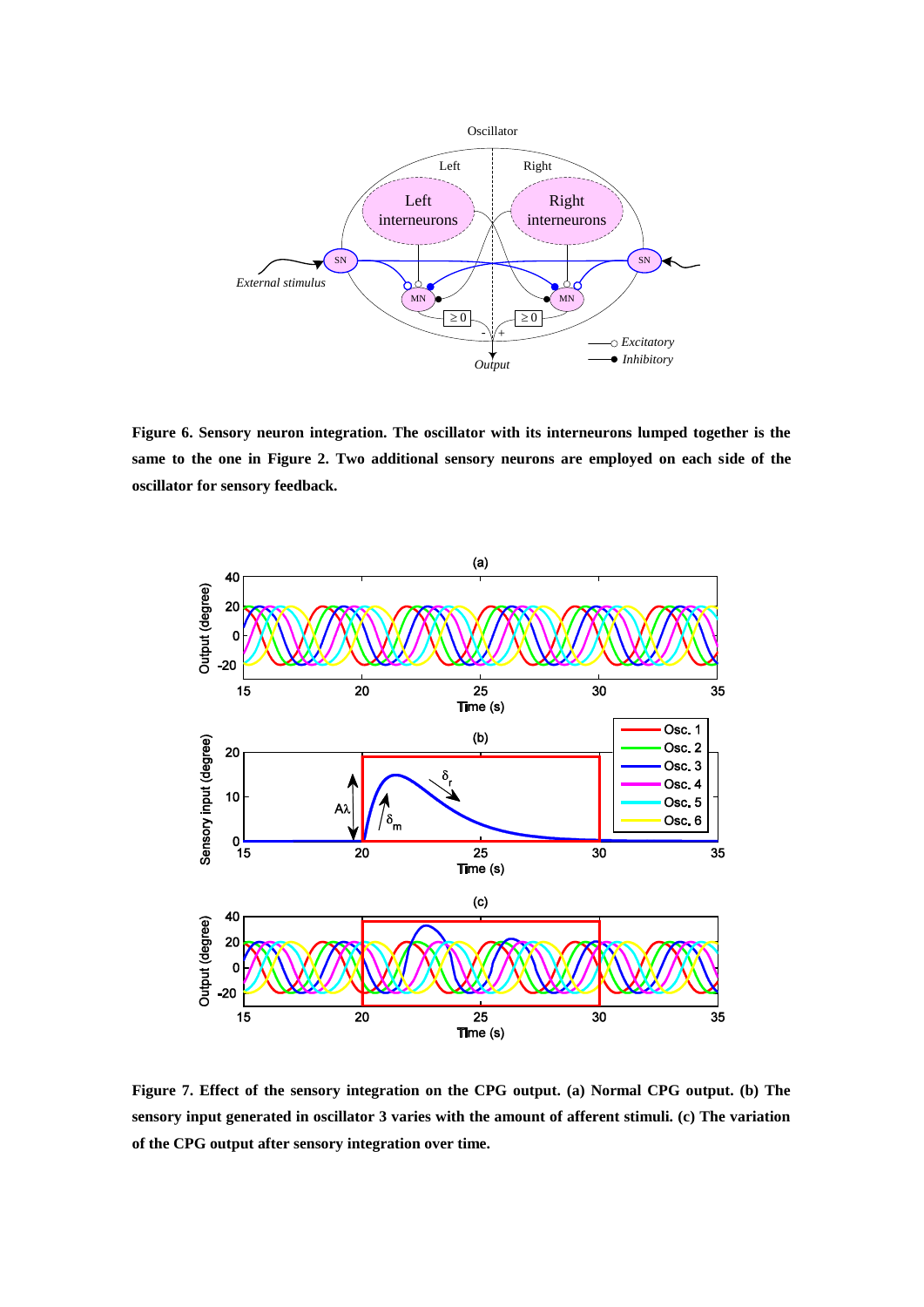where  $\delta_m$  is a time constant that controls how quickly the output signal  $x_{\text{fSN}}$  will change; *n* is the current time step;  $n_0$  is the time step when the state of the corresponding joint changes from case 3 to case 1 or 2; the sum of  $\lambda_p$  indicates an accumulation of stimulus from the time step  $n_0$  to  $n$ ; and  $A$  denotes the desired amplitude of the oscillator.

If a joint belongs to case 3, its sensory neuron with a time constant  $\delta_r$  will gradually remove the effect on motoneurons, as seen in (11):

$$
\delta_r x'_{\{SN\}i} = -x_{\{SN\}i} \tag{11}
$$

Figure 7 explains how the sensory input affects the joint angle generated by the sensory neurons in the CPG model. Figure 7(a) shows normal joint angle generated using the chained inhibitory circuit. In Figure 7(b), some amount of accumulated stimuli is transmitted into the sensory neuron in one of the oscillators at the time *20s*, where its corresponding joint satisfies case 1 or 2. After 2 additional seconds at time *22s*, the generated sensory input gradually recovers to a value of zero since the corresponding joint switches are changed to case 3 and there are no further stimuli afferent to the oscillator. Figure 7(c) illustrates the result of sensory integration. Sensory integration is achieved by means of the superposition of the generated sensory input and the normal CPG output. Note that the goal of this example is not to emphasise the resultant coordination of all the oscillators after the integration of sensory neurons. Instead, it is only to emphasise the fact that the CPG model is able to respond to external stimuli with the help of integrated sensory neurons.

## *4.4 Motion optimisation*

As described above, the sensory neuron integrated in the CPG model plays an important role in adaptive locomotion. However, it is difficult to determine the amount of stimulus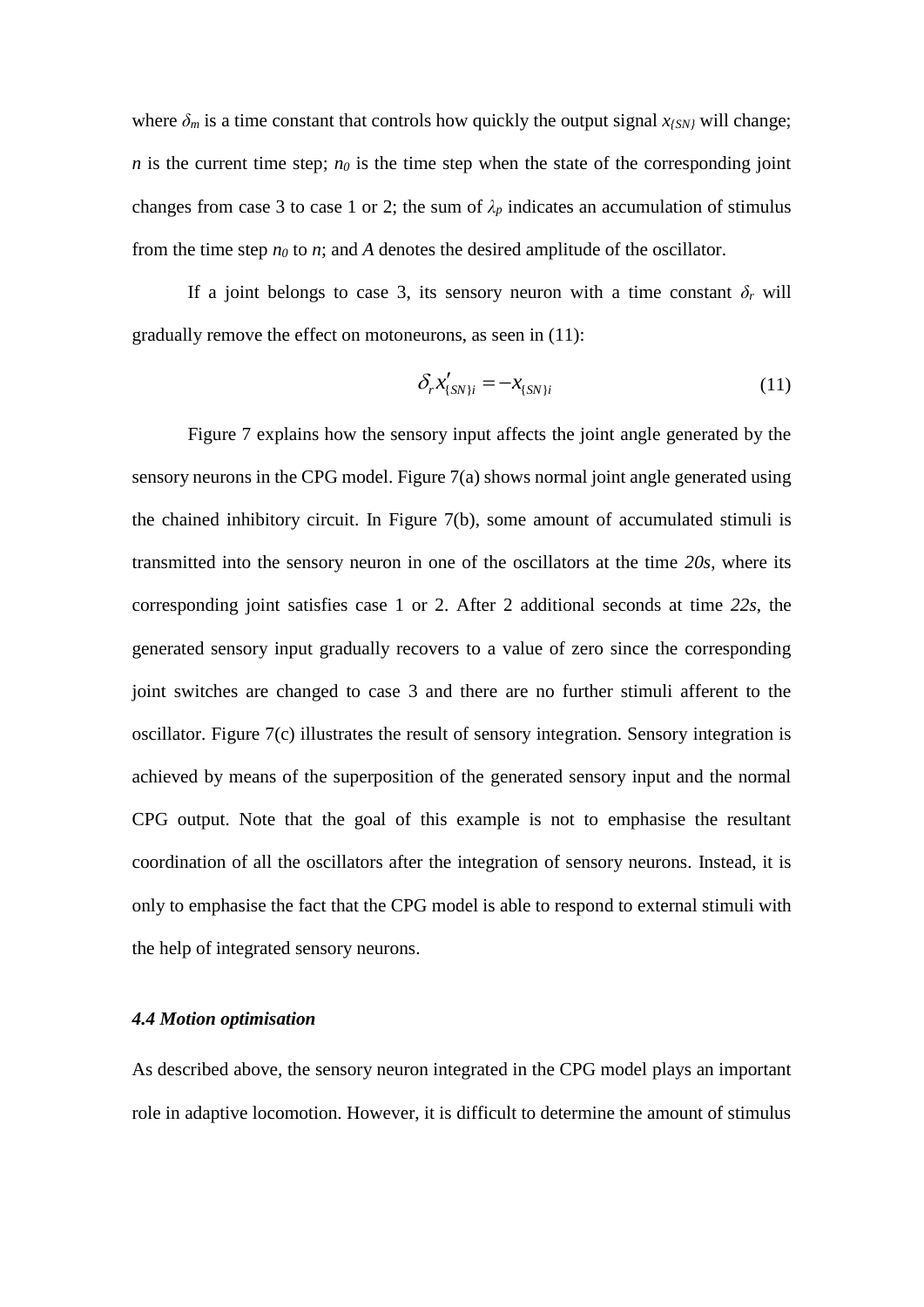*λ* for each case, as well as the time constant ( $\delta$ *m* and  $\delta$ *r*) for the output of the sensory neuron.

In this work, genetic algorithm (GA) is employed as a solution to evolve related parameters  $\lambda$ ,  $\delta_m$  and  $\delta_r$  in the CPG. A real number GA derived from the standard binary GA is used, with genes containing real values within a specified range instead of employing binary values. Candidate solutions are encoded as chromosomes of fixedlength strings of genes. Each gene corresponds directly to one parameter. For our control model, there are 5 parameters that need to be evolved in each oscillator, as shown in Table 1.

A fitness function is defined over the genetic representation and measures the quality of the represented solution, as seen in (12):

$$
fitness = \eta \cdot \frac{v}{v_0} + (1 - \eta) \cdot \sum_{i=1}^{m} \sum_{j=1}^{n} \frac{s(i, j)}{mn}
$$
 (12)

where  $\eta$  (0< $\eta$ <1) is a proportional variable; *v* is the average speed of the robot climbing over uneven terrain, whereas  $v_0$  is the speed of the robot climbing on flat terrain;  $s(i, j)$  is the module state; and *m* and *n* are the module number and time step, respectively.

| Parameters       | Case              | Description                   | Range     |
|------------------|-------------------|-------------------------------|-----------|
| $\lambda_1$      |                   | Stimulus for head bending     | $[-1, 1]$ |
| $\lambda_2$      | 1                 | Stimulus for tail bending     | $[-1, 1]$ |
| $\lambda_3$      | 2                 | Stimulus for internal bending | $[-1, 1]$ |
| $\delta_{\rm m}$ | $1 \text{ or } 2$ | Time constant for modulation  | (0, 20]   |
| $\delta_{\rm r}$ | 3                 | Time constant for recovery    | (0, 20]   |
|                  |                   |                               |           |

Table 1. Optimised parameters of CPG model.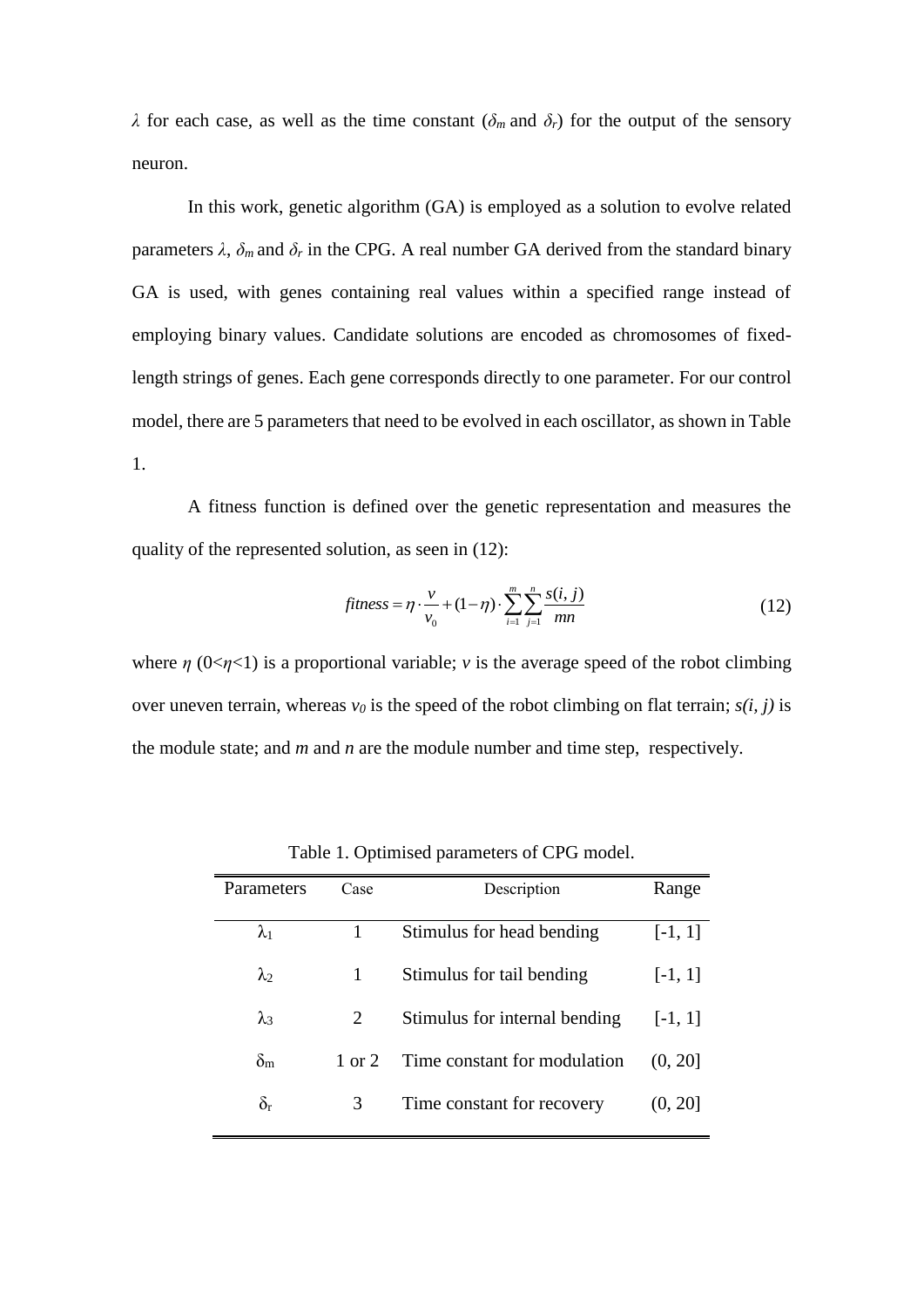The aim of the GA algorithm is to find the best chromosome that enables the fitness function to reach a maximum value. The fitness function in (12) is a weighted sum of two different components of locomotion. The first component rewards the velocity of the adaptive locomotion for the robot climbing over uneven terrain relative to the velocity over flat terrain. The second component rewards locomotive stability measured as the percentage of the average number of modules that are in contact with the terrain. The weighting factor  $\eta$  in (12) determines which component has a higher priority during the evolutionary process and ensures that constrains the fitness function is to the range (0, 1). In this study,  $\eta$  is set to 0.7, which means that the locomotive speed in uneven terrain is weighted more than locomotive stability.

#### **5 Simulation and experiment**

Simulation and on-site experiment were carried out to validate the effectiveness of the control system in realising adaptive locomotion with sensory feedback. To imitate the motion of real caterpillars in this experiment, we used a linear gait and followed the investigation of the locomotive parameters in [28]. Thus, all oscillators in the chained inhibitory circuit are predefined, with an amplitude of *20°* and a phase difference of *120°*.

## *5.1 Simulation*

For the simulation, a simplified modular caterpillar-like robotic configuration was designed for the locomotion research in ODE [29]. Each mechanical module of the robot is designed as a simple rigid box. A one-dimensional joint rotating along the horizontal axis, located between every two modules, allowed adjacent modules to rotate in a vertical plane with a range of  $\pm 90^\circ$ . Touch sensors were installed on the abdominal parts of the robot, with a function similar to that of the prolegs of living caterpillars. As a result, the control system of the robot is able to collect terrain contact information regularly. The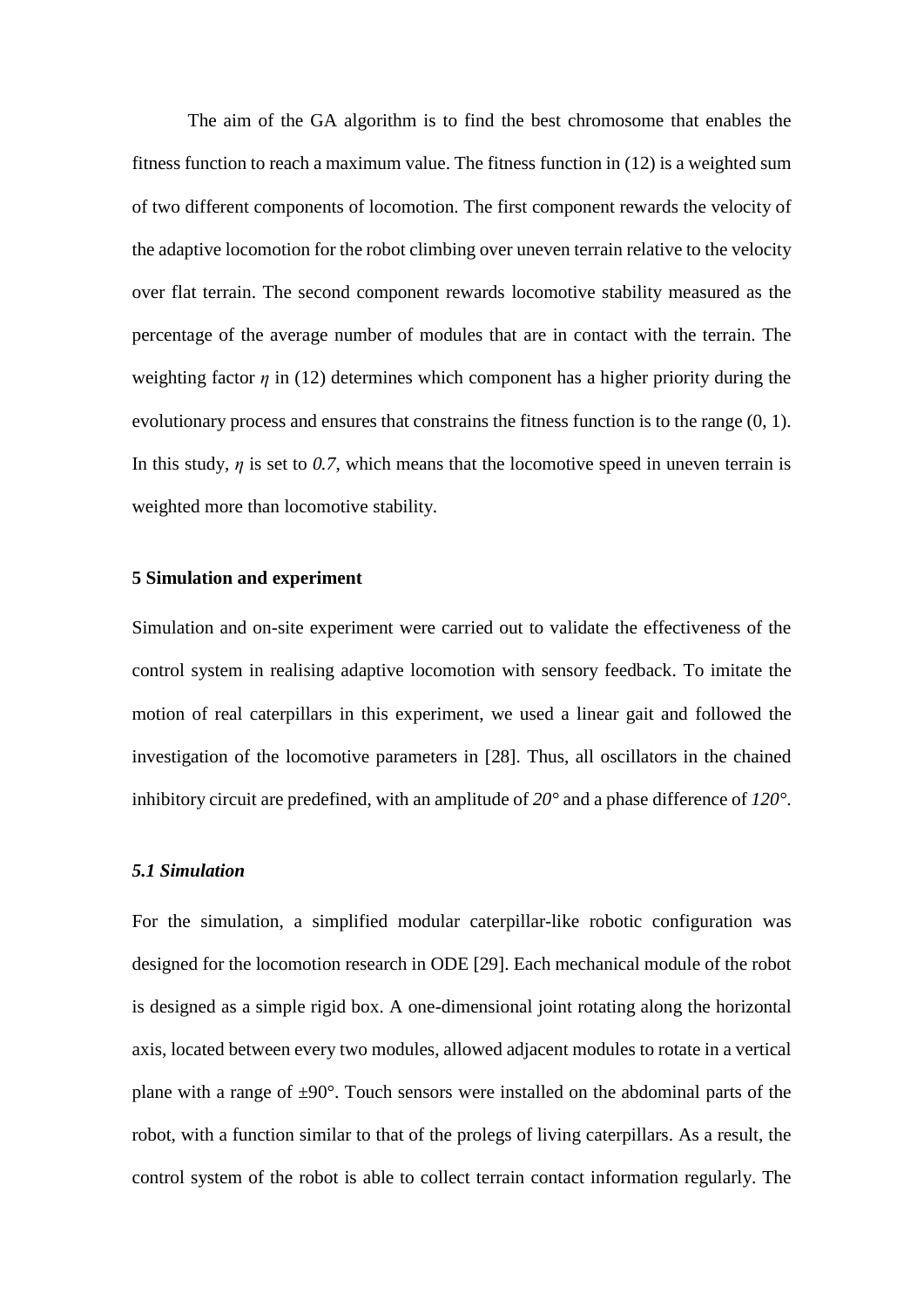related parameters of the robot module are listed in Table 2.

| Components   | Module | Touch sensor |
|--------------|--------|--------------|
| Length (mm)  | 72     | 10           |
| Width (mm)   | 52     | 52           |
| Height (mm)  | 52     | 10           |
| Weight $(g)$ | 150    | 10           |

Table 2. Specification of the simulated robot module.

| Table 3. GA operations and parameters. |  |  |  |
|----------------------------------------|--|--|--|
|----------------------------------------|--|--|--|

| Genome type                  | Real genome                            |
|------------------------------|----------------------------------------|
| Selection                    | Roulette selection and elite selection |
| Crossover                    | Uniform crossover                      |
| Mutation                     | Random number                          |
| Population size              | 100                                    |
| Crossover rate               | 0.9                                    |
| <b>Mutation</b> rate         | 0.01                                   |
| <b>Termination criterion</b> | Converge to 0.99 after 50 generations  |

A simulation scenario is also constructed, consisting of ramps with different inclinations and different angles between them, as shown in Figure 8(a). The goal is to make the robot climb over the complex terrain adaptively and autonomously.

First, the GA algorithm implemented in GAlib library [30] was utilised to evolve CPG parameters listed in Table 1 to optimise the robot's climbing skills. Details of the GA operations and parameters applied in this experiment are listed in Table 3. During the GA progress, each simulation was run for a fixed number of time steps and an evaluated value was returned based on the fitness function. After the evolution of the GA, the best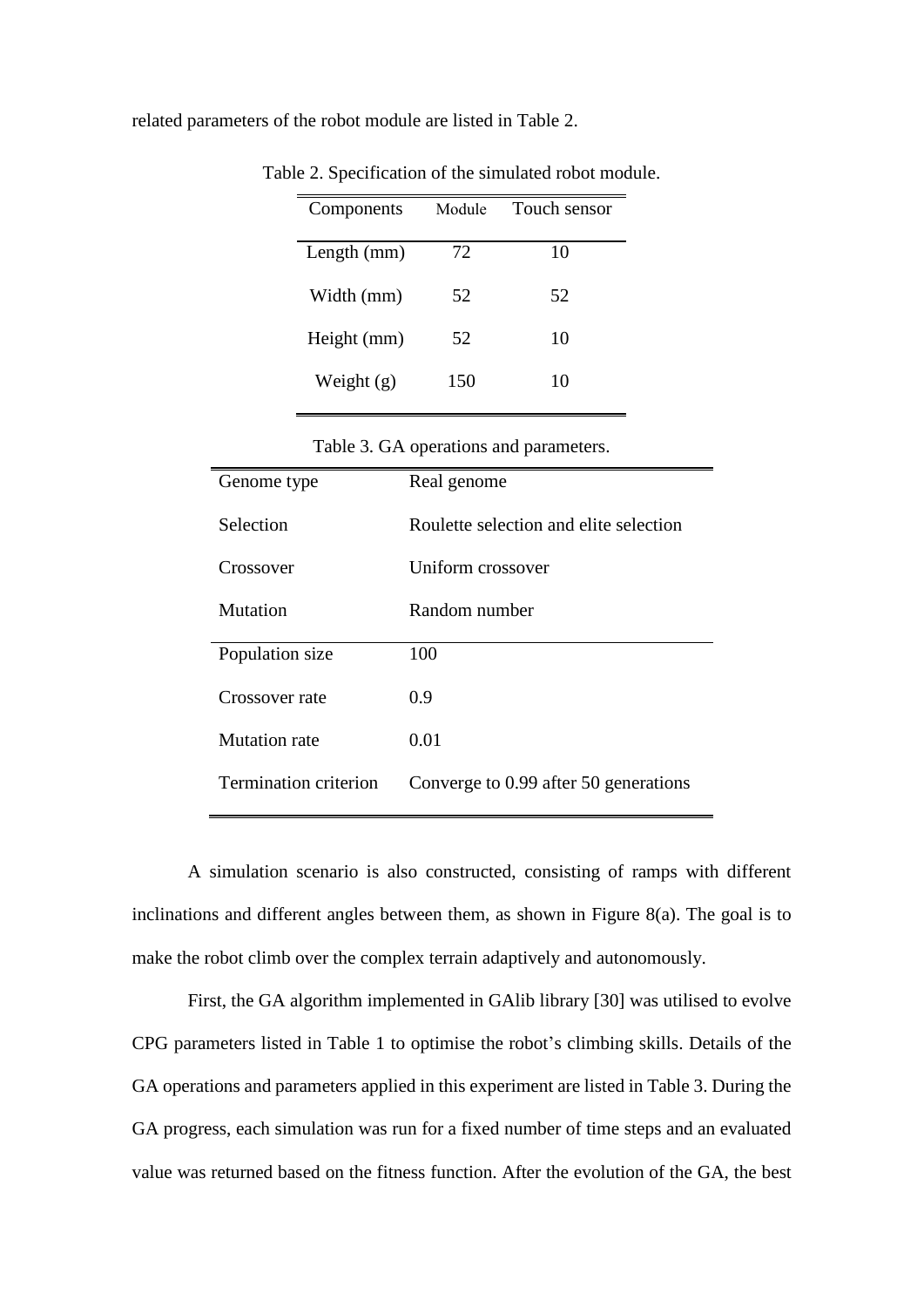chromosome is chosen as the evolved result of the CPG parameters. Then, according to these evolved parameters, the robot is controlled by the following routine at each time step *n*:

- (1) Get raw sensor data at time step *n*;
- (2) Process the data and update *rn*;



**Figure 8. Simulation for adaptive locomotion. (a) The overall of the constructed environment. Slopes with different angles (from 5° to 20°) and boxes are spliced together. (b)-(g) Adaptation of caterpillarlike locomotion. The robot managed to climb over these slopes with the help of sensory feedback.**

(3) For each joint *i*, check which case it belongs to and determine reaction time

constant *δ* as well as the amount of afferent stimulus *λ*;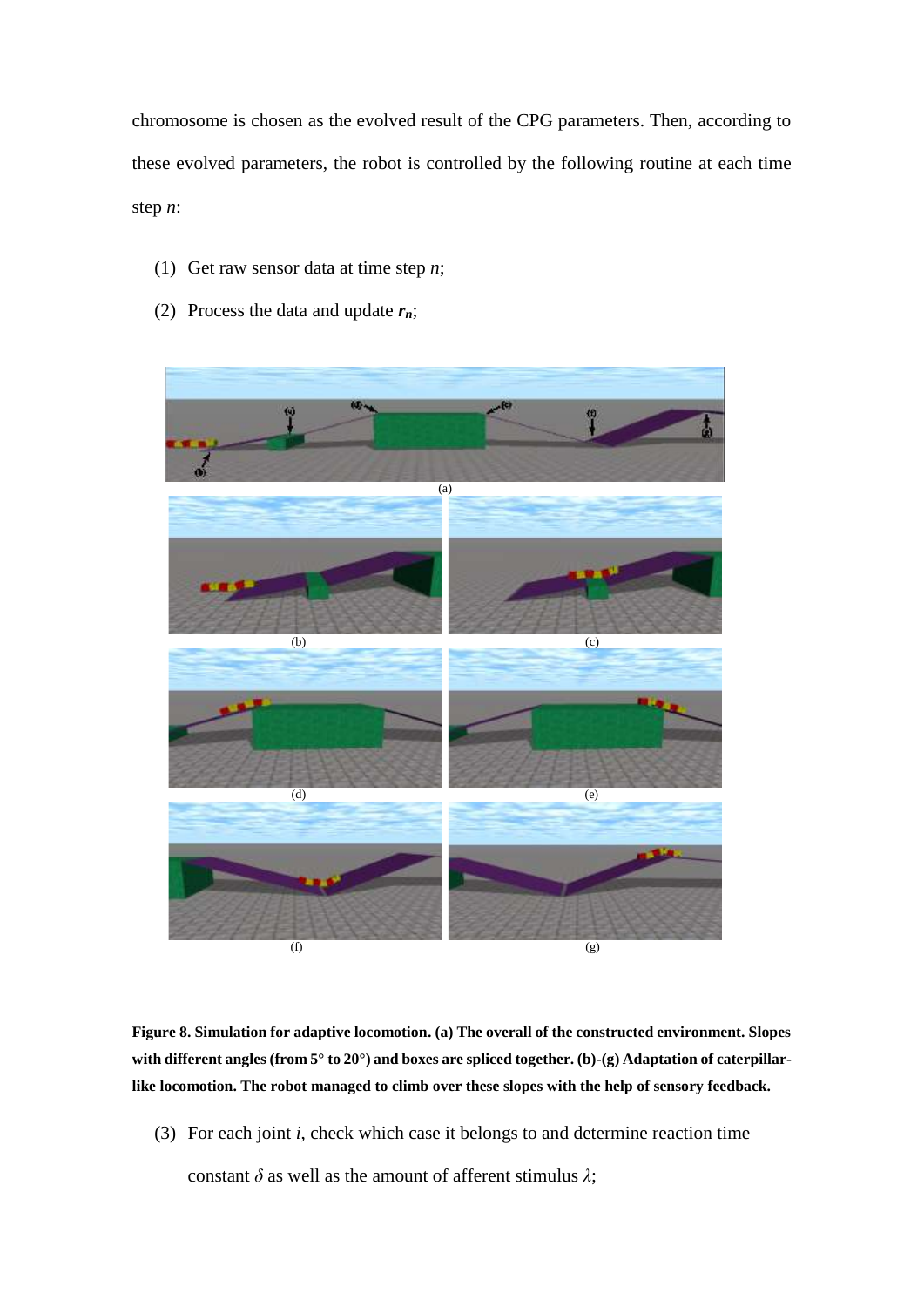- (4) Calculate the output of the sensory neuron in each oscillator;
- (5) Calculate the output of all the oscillators;
- (6) Apply the result to all the joints.

Figure 8(b)-(g) illustrates the procedure of the adaptive locomotion for the robot climbing over the slopes. Note that the position of each sub-figure (b)-(g) corresponds to a position labelled in Figure 8(a). The feasibility of the control mechanism is validated via the simulated result.

#### *5.2 On-site experiment*

<u>.</u>

A real pitch-pitch connected modular robot with 6 aluminium modules was constructed for the on-site experiment. The aluminium module, driven by a RC servomotor (Futaba 3003), weighs 0.15kg and has a length of 72mm with a cross-section of 52×52mm. Each end of the module is surrounded by six touch switches (Omron D2MQ). In this experiment, only the touch switches on the bottom are used to collect the terrain information. The testing scenario built with boards is *6m* long and is the same size as the one constructed in the simulation. Also, the on-site experiment was examined with the same set of evolved parameters, as shown in Table 4.

Figure 9 shows a series of snapshots taken from a video recorded during the experiment<sup>1</sup>. The robot successfully used adaptive behaviours when climbing over the slopes in Figure 8(a). It was found that the body shape of the robot can be bent flexibly to adapt to the terrain with the help of integrated sensory information of the environment. In contrast, the caterpillar-like robot without sensory feedback gets stuck at the second slope (the position as in Figure 9(b)).

<sup>1</sup> The video of the on-site experiment is available at: [http://tams-www.informatik.uni-hamburg.de/people/li/on-site\\_experiment.mp4.](http://tams-www.informatik.uni-hamburg.de/people/li/on-site_experiment.mp4)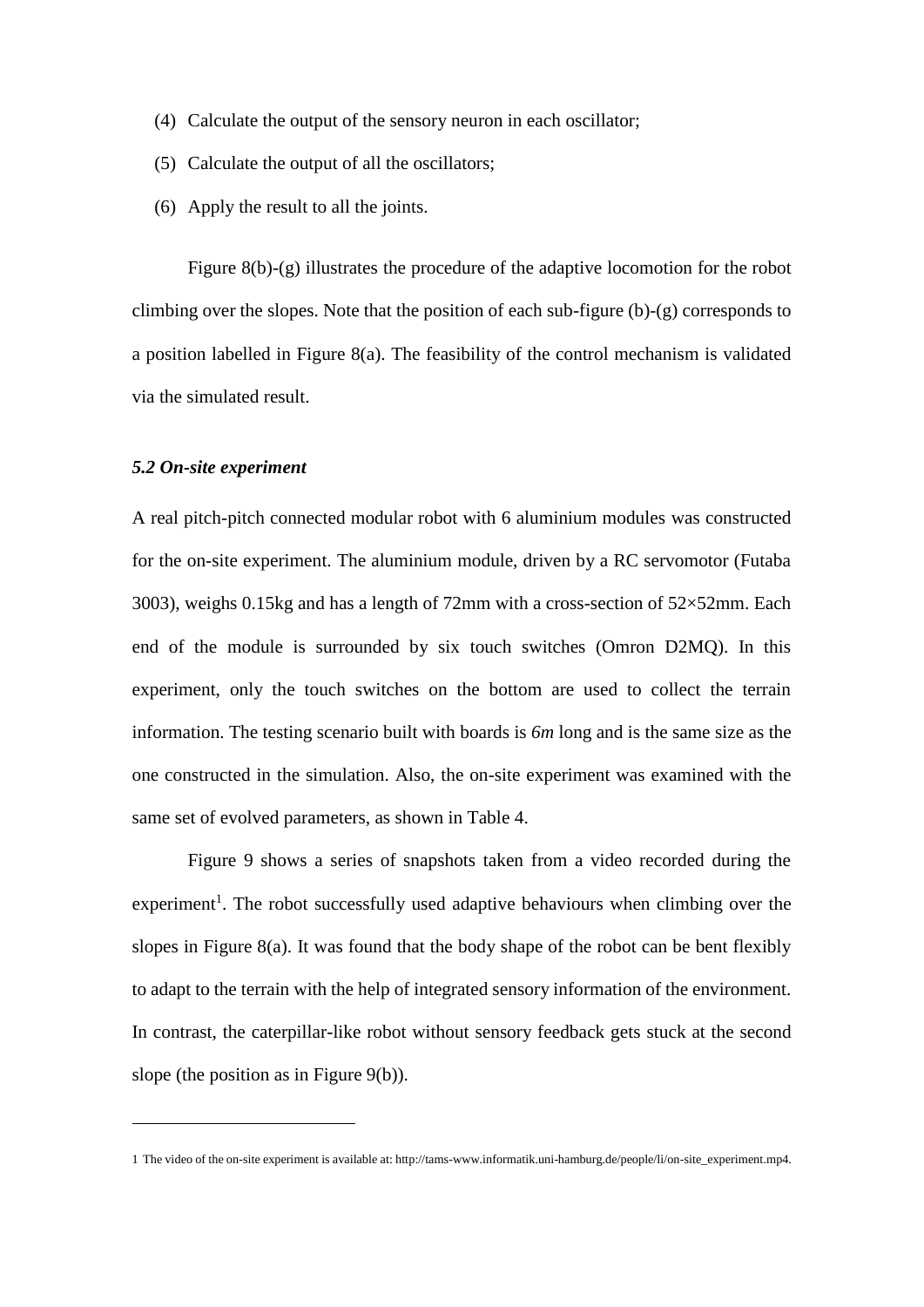|        | Parameters  |             |             |            |            |
|--------|-------------|-------------|-------------|------------|------------|
| Module | $\lambda_1$ | $\lambda_2$ | $\lambda_3$ | $\delta_m$ | $\delta_r$ |
| No.1   | 0.40        |             |             | 6          | 1.5        |
| No. 2  | 0.55        | 0.10        | $-0.25$     | 17.5       | 1.5        |
| No. 3  | 0.10        | 0.25        | $-0.30$     | 11         | 3.5        |
| No. 4  | 0.25        | 0.45        | $-0.35$     | 8          | 9          |
| No. 5  | 0.05        | 0.65        | $-0.15$     | 6.5        | 17         |
| No. 6  |             | 0.40        |             | 17         | 3.5        |

Table 4. Evolved parameters.



**Figure 9. On-site experiment. (a)-(f) Scene of the robot climbing over slopes in the environment.**

Figure 10 shows an example from the on-site experiment where a module in the centre of the robot (module 4) is tracked and analysed. In Figure 10, the three curves from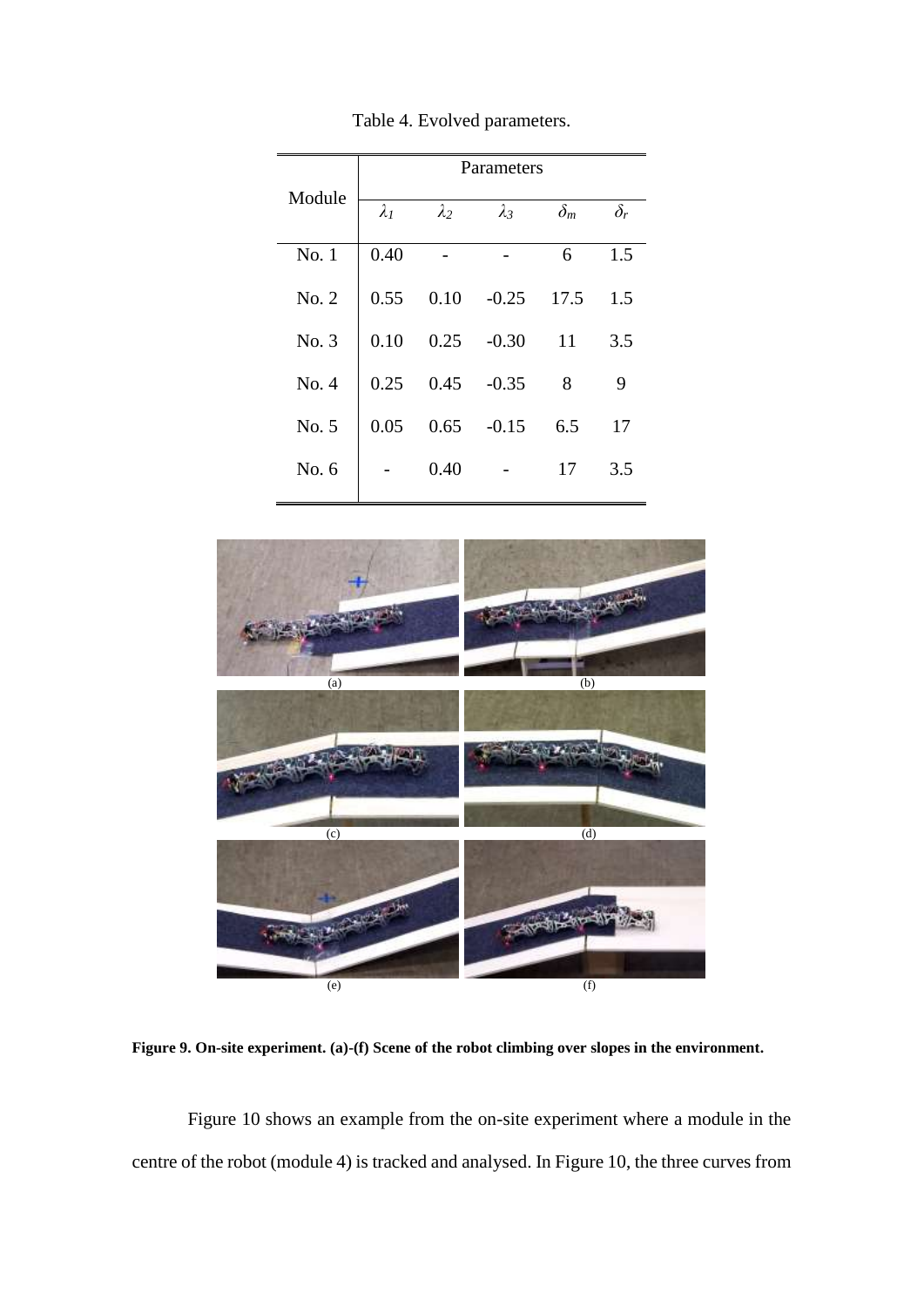the top to the bottom represent the afferent stimuli, sensory input and joint output, respectively. The vertical lines indicate the moments when the robot is climbing over slopes shown correspondingly in Figure  $9(a)-(f)$ . The output of the module is shifted when the robot is climbing over slopes. An exception is the last slope (see Figure 9(f)). The reason is that during the climbing of the last slope, all modules can contact the terrain periodically. This means no stimuli are passed to the modules and thus their corresponding joint oscillation would not be shifted. Based on the results, we conclude that the proposed control mechanism is effective in realising adaptive locomotion pattern for caterpillar-like robot.



**Figure 10. Tracked data of module 4 during the on-site experiment, namely the afferent stimuli over time (top); the sensory input generated by the corresponding sensory neuron (middle); and output (bottom).**

## **6 Conclusion**

In this paper, a framework of closed-loop control for adaptive locomotion of a caterpillarlike robot was presented. Biologically inspired by the spinal circuit of lampreys, sensory feedback is successfully integrated into a new CPG model by means of three components,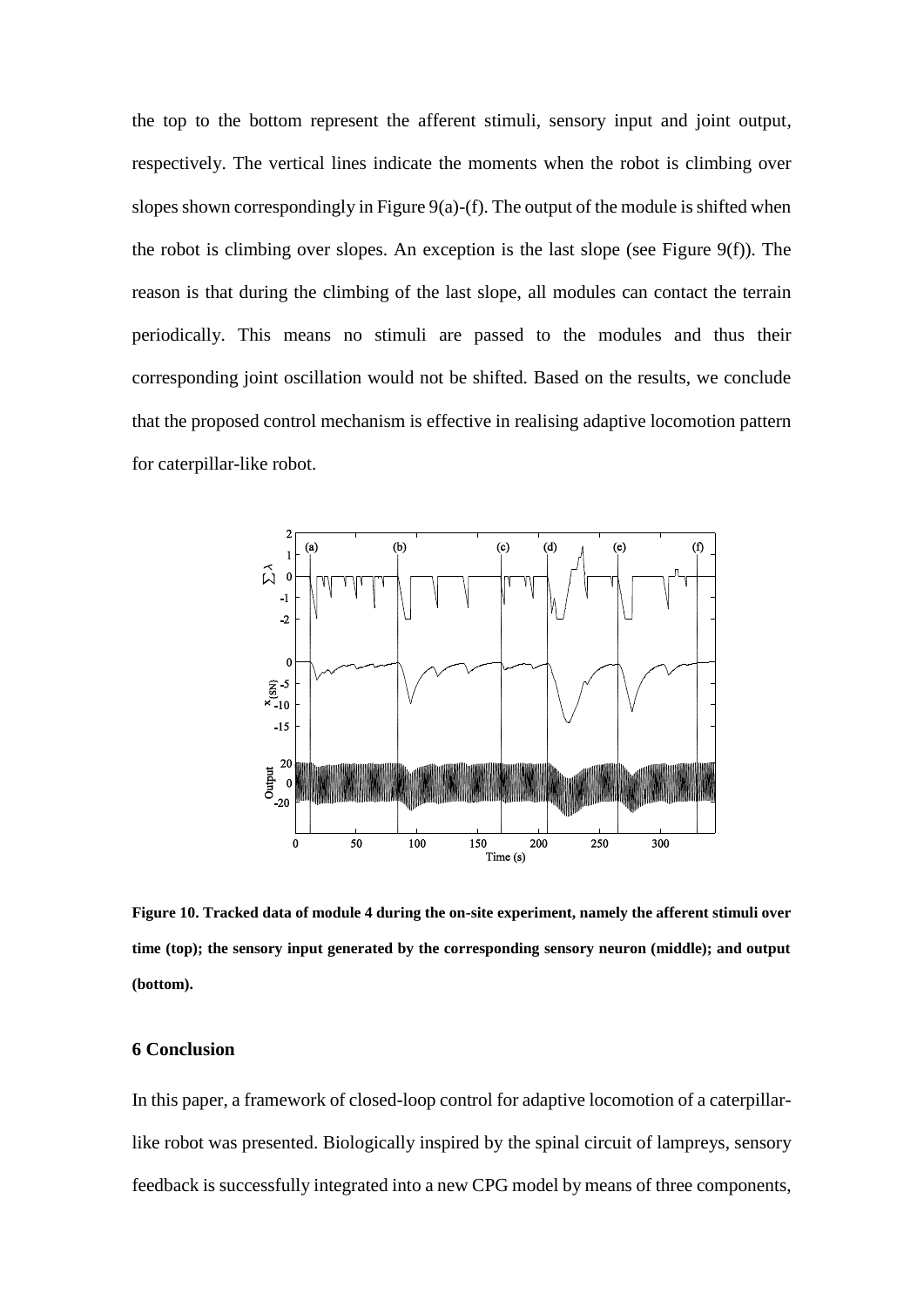namely a sensor processor, a reaction maker, and a parameter modulator that control the robot locomotion together. To achieve adaptive behaviours, reaction strategies are further optimised by a genetic algorithm. Both simulation and on-site experiment show the effectiveness of the approach in realising adaptive locomotion of a caterpillar-like robot.

For future work, two aspects need to be improved. First, for the reaction maker, more specific patterns should be identified so that more reaction behaviours can be made. Second, energy consumption should be considered during the robot locomotion, which would be helpful in making the locomotion not only faster and more stable, but also more efficient.

## **Acknowledgements**

The research presented in this paper was supported by the Deutsche Forschungsgemeinschaft (DFG) (No. U-4-6-04-DFG-10-01).

## **References**

- [1] S. Grillner. Neurobiological bases of rhythmic motor acts in vertebrates. Science. 1985; 228: 143-149.
- [2] S. Aoi, K. Tsuchiya. Stability analysis of a simple walking model driven by an oscillator with a phase reset using sensory feedback. IEEE Transactions on Robotics. 2006; 22: 391- 397.
- [3] G. Endo, J. Morimoto, T. Matsubara, J. Nakanishi and G. Cheng. Learning CPGbased biped locomotion with a policy gradient method: application to a humanoid robot. Int. J. Robot. Res. 2008; 27: 213–228.
- [4] X. Wu, S. Ma. Adaptive creeping locomotion of a CPG-controlled snake-like robot to environment change. Auton. Robot. 2010; 28: 283-294.
- [5] X. Wu, S. Ma. Sensor-driven neural controller for self-adaptive collision-free behavior of a snake-like robot. In proc. of IEEE Int. Conf. on Robotics and Automation (ICRA). Shanghai, 2011; 191-196.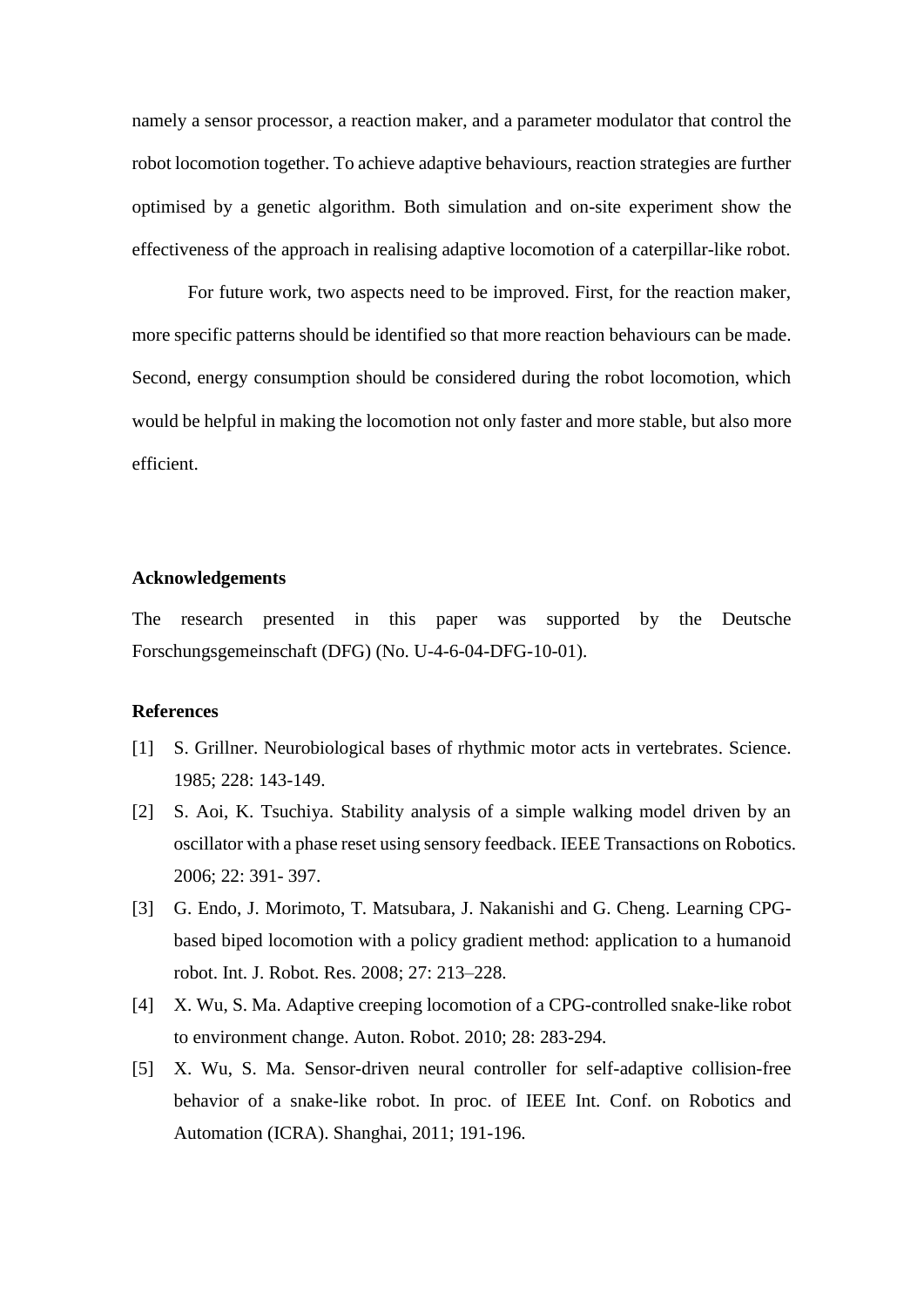- [6] X. Wu, S. Ma. Neurally controlled steering for collision-free behavior of a snake robot. IEEE Trans. on Control Systems Technology. 2013; 1: 1-7.
- [7] M. Tesch, K. Lipkin, I. Brown, R. Hatton, A. Peck, J. Rembisz and H. Choset. Parameterized and scripted gaits for modular snake robots. Advanced Robotics. 2009; 23: 1131-1158.
- [8] J. K. Ryu, N. Y. Chong, B. J. You and H. I. Christensen. Locomotion of snake-like robots using adaptive neural oscillators. Intell. Serv. Robot. 2010; 3: 1-10.
- [9] L. Zhu, Z. Chen and T. Iwasaki. Oscillation, orientation, and locomotion of underactuated multilink mechanical systems. IEEE Trans. on Control Systems Technology. 2012; 1: 1-12.
- [10] G. Yang, S. Ma, B. Li and M. Wang. A hierarchical connectionist CPG controller for controlling the snake-like robot's 3-dimensional gaits. In proc. of the IEEE Int. Conf. on Intelligent Robots and Systems (IROS). Portugal, 2012; 822-827.
- [11] T. Sato, T. Kano, A. Ishiguro. A snake-like robot driven by a decentralized control that enables both phasic and tonic control. In proc. of the IEEE Int. Conf. on Intelligent Robots and Systems (IROS). San Francisco, 2011; 1881-1886.
- [12] T. Sato, W. Watanabe and A. Ishiguro. An Adaptive decentralized control of a serpentine robot based on the discrepancy between body, brain and environment. In proc. of IEEE Int. Conf. on Robotics and Automation (ICRA). Alaska, 2010; 709- 714.
- [13] N. M. Norzalilah, S. Ma. A simplified CPGs network with phase oscillator model for locomotion control of snake-like robot. In proc. of IEEE Int. Conf. on Robotics and Biomimetics (ROBIO). Guangzhou, 20012; 1299-1304.
- [14] C. Liu, Q. Chen and D. Wang. CPG-inspired workspace trajectory generation and adaptive locomotion control for quadruped robots. IEEE Trans. Systems, Man and Cybernetics, Part B. 2011; 41: 867–880.
- [15] H. Kimura, Y. Fukuoka, A. H. Cohen. Adaptive dynamic walking of a quadruped robot on natural ground based on biological concepts. Int. J. Robot. Res. 2007; 26: 475-490.
- [16] L. Righetti, A. J. Ijspeert. Pattern generators with sensory feedback for the control of quadruped locomotion. In proc. of IEEE Int. Conf. on Robotics and Automation (ICRA). Pasadena, 2008; 819-824.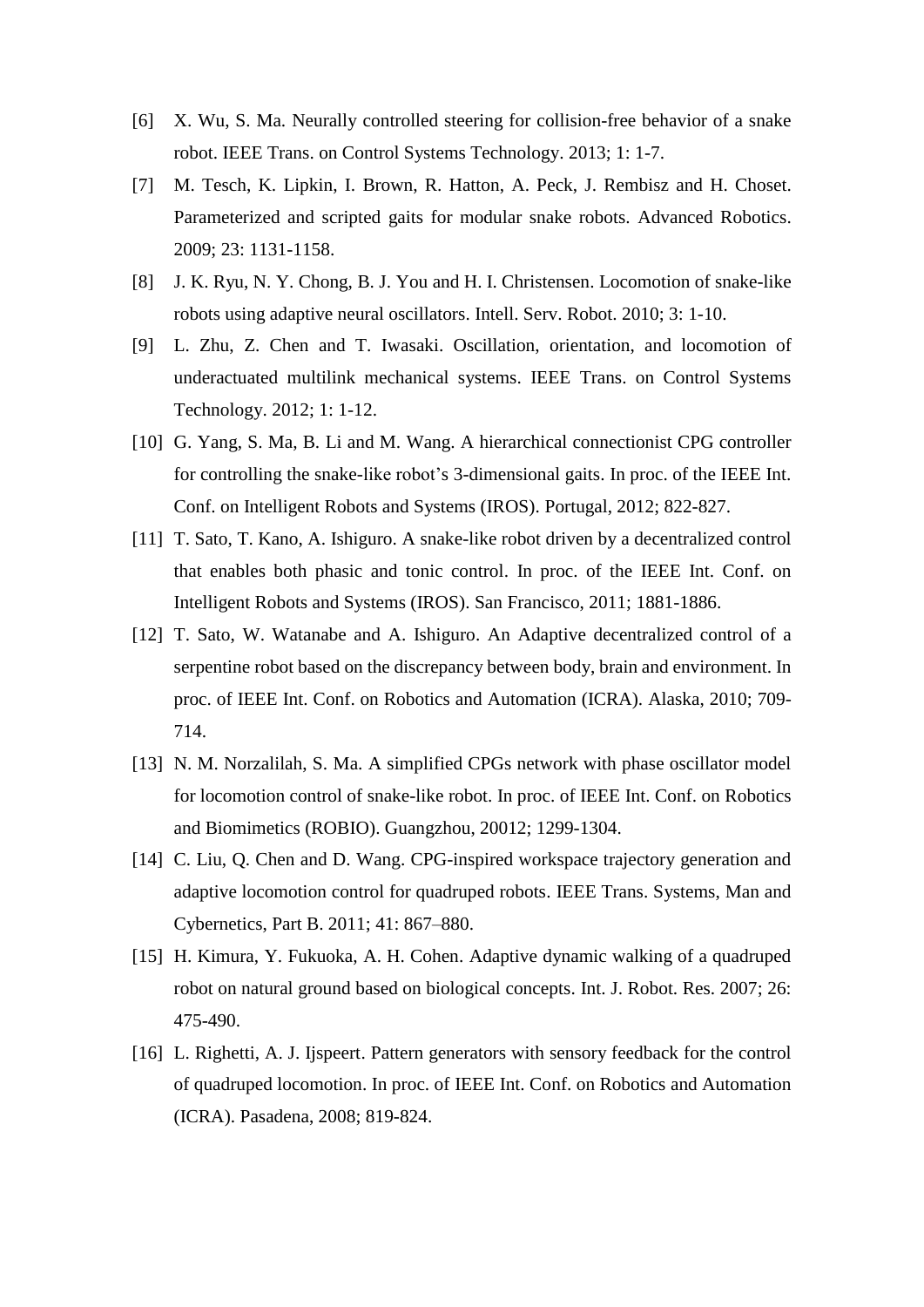- [17] X. Zhang, H. Zheng and L. Chen. Gait transition for a quadrupedal robot by replacing the gait matrix of a central pattern generator model. Advanced Robotics. 2006; 20: 849-866.
- [18] W. Zhao, Y. Hu, L. Zhang and L. Wang. Design and CPG-based control of biomimetic robot fish. IET Control Theory Application. 2009; 3: 281-293.
- [19] A.J. Ijspeert. Central Pattern Generators for Locomotion Control in Animals and Robotics: a review. Neural Networks. 2008; 21: 642-653.
- [20] Ö. Ekeberg. A combined neuronal and mechanical model of fish swimming. Biol. Cybern. 1993, 69: 363-374.
- [21] K. Matsuoka. Sustained oscillations generated by mutually inhibiting neurons with adaptation. Biol. Cybern. 1985, 52: 367-376.
- [22] A. J. Ijspeert and A. Crespi. Online trajectory generation in an amphibious snake robot using a lamprey-like central pattern generator model. In proc. of IEEE Int. Conf. on Robotics and Automation (ICRA). Roma, 2007; 262-268.
- [23] S.L. Hooper. Central pattern generators. Current Biology. 2000; 10: 176-177.
- [24] S. Mezoff, N. Papastathis, A. Takesianm, B.A. Trimmer. The biomechanical and neural control of hydrostatic limb movements in manduca sexta. J. Exp. Biol. 2004; 207: 3043-3054.
- [25] H. Zhang, W. Wang, J. Gonzalez-Gomez, J. Zhang. Design and realization of a novel modular climbing caterpillar using low-frequency vibrating passive suckers, Advanced Robotics. 2009; 23: 889-906.
- [26] G. Matthews. NEUROBIOLOGY, Molecules, Cells and Systems, second edition. Blackwell Science; 2001.
- [27] G. Li. Hierarchical control of limbless locomotion using bio-inspired CPG model. Doctoral dissertation, University of Hamburg; 2013.
- [28] H. Zhang, J. Gonzalez-Gomez, J. Zhang. A new application of modular robots on analysis of caterpillar-like locomotion. In proc. of IEEE Int. Conf. on Mechatronics. Malaga, Spain, 2009; 1-6.
- [29] Open dynamics engine. Available from: [http://www.ode.org/.](http://www.ode.org/)
- [30] GAlib. Available from: http://lancet.mit.edu/ga/.